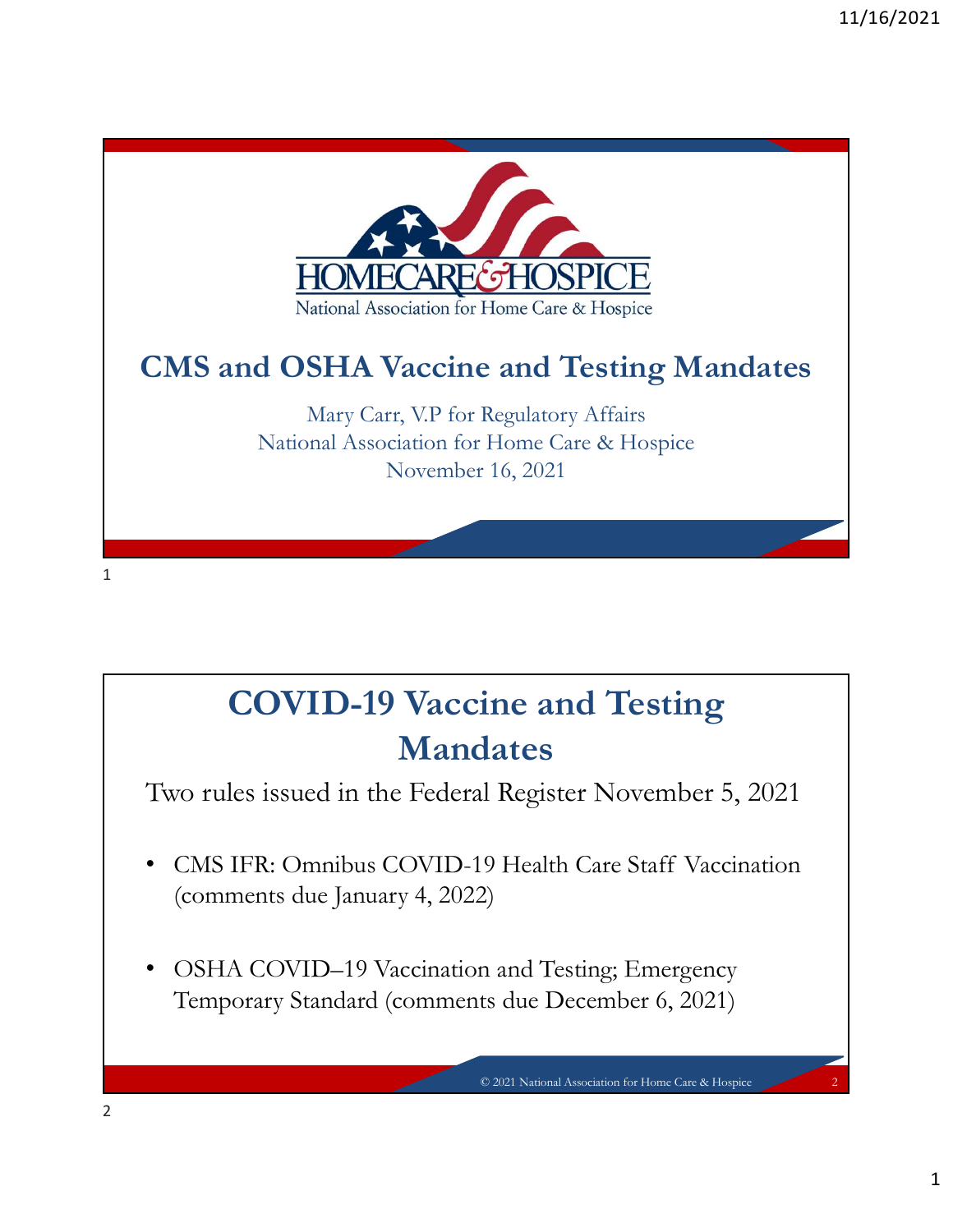#### CMS COVID-19 Vaccine Mandate

- Effective November 5, 2021
- Applies to all Medicare and Medicaid certified providers and supplier (Home Health and Hospice) Vaccine Mandate<br>
21<br>
d Medicaid certified<br>
2010 Health and Hospice<br>
3<br>
2021 National Association for Home Care & Hospice
- Compliance dates
- Phase I December 6, 2021
- Phase II January 4, 2022

3

#### CMS COVID-19 Vaccine Mandate

• Phase II January 4, 2022<br>• COVID–19 Vaccine Mandate<br>• COVID–19 vacantal station for line Cars & Hogis<br>• All staff receive the first dose, or only dose as applicable, of a COVID–19 vaccine, or<br>• All staff receive the firs IFC. All policies and procedures established.

#### Phase II -January 4, 2022

- **CONTID-19 Vaccine Manuary 4, 2022**<br> **CAUS COVID-19 Vaccine Manuary Concept Proper**<br> **CAUS COVID-19 Vaccine Manuary Concept Concept Concept**<br>
All staff receive the first dose, or only dose as applicable, of a COVID-19 vacc • COVID-19 Vaccine Mandate<br>
• These 1- December 6, 2021<br>
• All staff receive the first dose, or only dose as applicable, of a COVID-19 vaccine, or<br>
have requested or been granted an exemption to the vaccination requirement exact for those staff have coneciled to and the state of the state of the state of the state of the free technical conec reader of the free technical conecast of the fract does, or oraly dose as applicable, of a COVID-19 v COVID–19 vaccination must be temporarily delayed, as recommended by CDC, due to clinical precautions and considerations. Vaccine Mandate<br>
e as applicable, of a COVID-19 vaccine, or<br>
tion to the vaccination requirements of this<br>
ed.<br>
completed and that staff are fully vaccinated,<br>
exemptions, or those staff for whom<br>
rily delayed, as recommen
	- Initial implementation will not require 2 week waiting period after completed vaccination.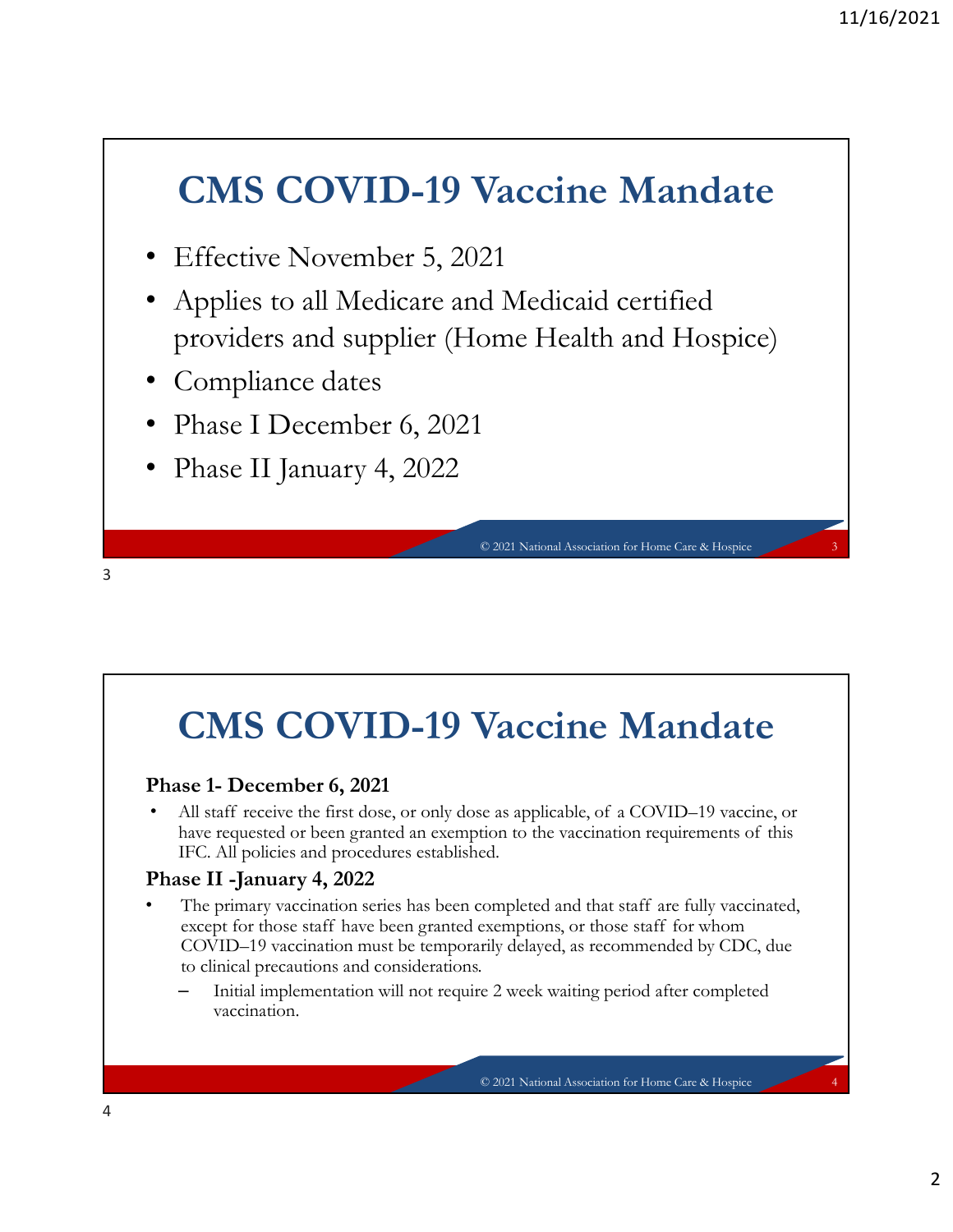## CMS COVID-19 Vaccine Mandate Policies and Procedures <sup>11/16/2</sup><br> **CMS COVID-19 Vaccine Mandate**<br> **Policies and Procedures**<br>
• Ensuring all staff "fully" vaccinated (2 week or more from<br>
• Exemption for religious and medical reasons<br>
• Precautions for unvaccinated<br>
• Tracking • Ensuring all staff "fully" vaccinated (2 week or more from complete vaccination) • Exemption for religious and medical reasons • Precautions for unvaccinated • Tracking and documenting vaccination status and reasons for exemption Contingency plan for unvaccinated Vaccine Mandate<br>
cinated (2 week or more from<br>
medical reasons<br>
accination status and reasons for<br>
linated<br>
C<sup>2021 National Association for Home Care & Hospice</sup> • Iracking and documenting vaccination status and reasons for<br>exemption<br>• Contingency plan for unvaccinated<br>• • Condition of participation: Infection prevention and control.<br>• S 484.70 Condition of participation: Infection • Contingency plan for unvaccinated<br>
• C2021 Naimal Association for Hempics<br>
• C2021 Naimal Association for the prevention and control.<br>
S 484.70 Condition of participation: Infection prevention and control.<br>
The HHA must  $5<sub>2</sub>$

CMS COVID-19 Vaccine Mandate

The HHA must maintain and document an infection control program which has as its goal the prevention and control of infections and communicable diseases.

………………………………………………………………

**CMS COVID–19 Vaccine Mandate**<br> **CMS COVID–19 Vaccine Mandate**<br> **S484.70 Condition of participation:** Infection prevention and control.<br>
The HHA must maintain and document an infection control program which<br>
thas as its go The home health agency (HHA) must develop and implement policies and procedures to ensure that all staff are fully vaccinated for COVID–19. For purposes of this section, staff **CMS COVID–19.** Vaccine **Mandate** S484.70 Condition of participation: Infection prevention and control.<br>The HHA must maintain and document an infection control program which has as its goal the prevention and control of i **CMS COVID-19 Vaccine Mandate**<br> **S484.70 Condition of participation:** Infection prevention and control.<br>
The HHA must maintain and document an infection control program which<br>
has as its goal the prevention and control of are considered fully vaccinated if it has been 2 weeks or more since they completed a primary vaccination series for COVID–19. **CMS COVID–19 Vaccine Mandate**<br>  $\S$  484.70 Condition of participation: Infection prevention and control.<br>
The HHA must maintain and document an infection control program which<br>
this as its goal the prevention and control **CMS COVID-19 Vaccine Mandate**<br> **S484.70 Condition of participation:** Infection prevention and control.<br>
The IIIIA must maintain and document an infection control program which<br>
this as its goal the prevention and control **CMS COVID-19 Vaccine Mandate**<br> **S484.70 Condition of participation:** Infection prevention and control.<br>
The IIIIA must maintain and document an infection control program which<br>
has as its goal the prevention and control o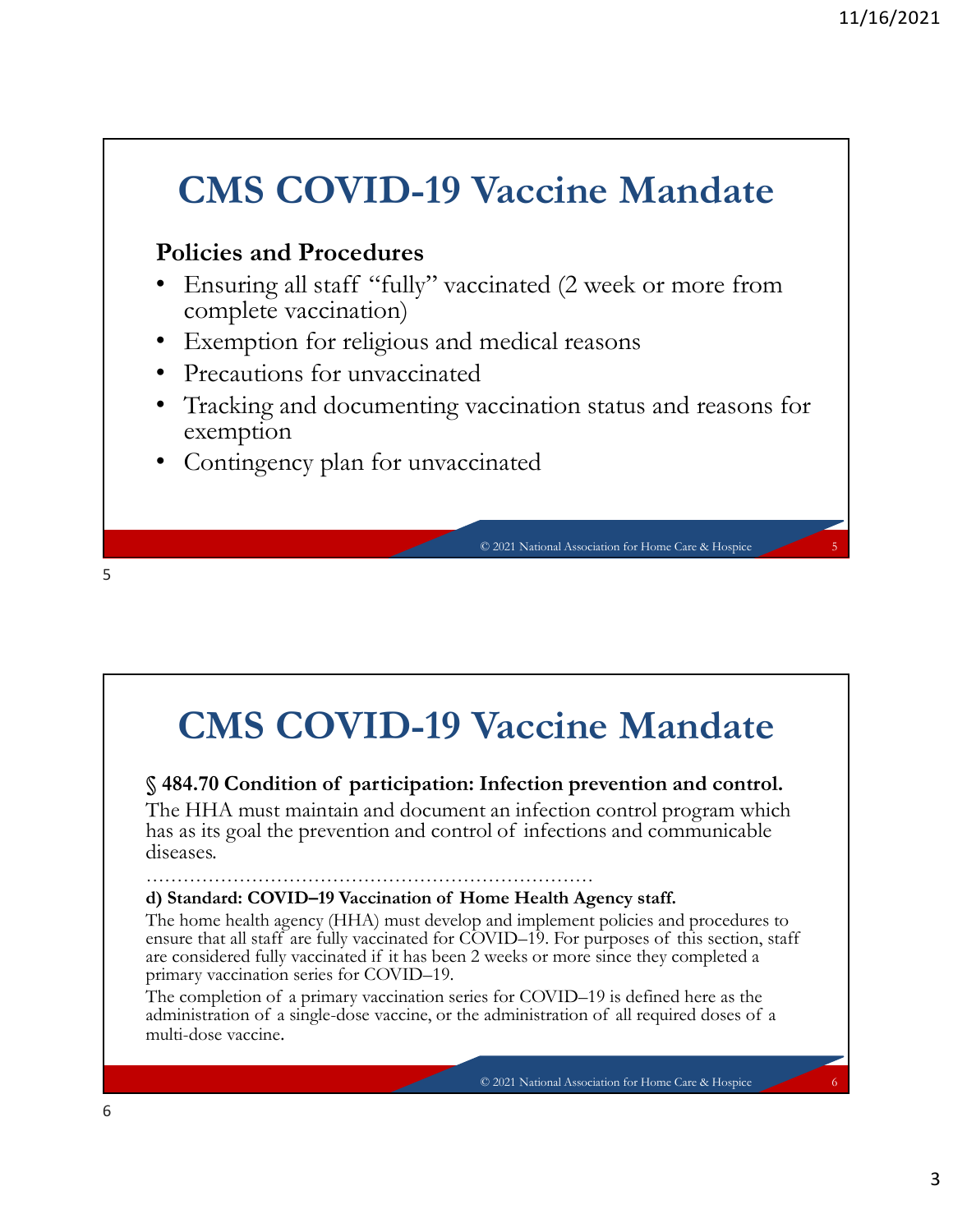#### CMS COVID-19 Vaccine Mandate

11/1<br> **CMS COVID-19 Vaccine Mandate**<br>
\$418.60 Condition of participation: Infection control.<br>
(d) Standard: COVID-19 Vaccination of facility staff. The hospice must<br>
develop and implement policies and procedures to ensure ................................ (d) Standard: COVID–19 Vaccination of facility staff. The hospice must **CMS COVID-19 Vaccine Mandate**<br> **S418.60 Condition of participation:** Infection control.<br> **S418.60 Condition of participation:** Infection control.<br>

(d) Standard: COVID-19 Vaccination of facility staff. The hospice must<br> are fully vaccinated for COVID–19. For purposes of this section, staff 11/16/2021<br> **CMS COVID-19 Vaccine Mandate**<br>
\$418.60 Condition of participation: Infection control.<br>
diversammention: The property of the property of the properties of<br>
develop and implement policies and procedures to ensur completed a primary vaccination series for COVID–19. **CMS COVID–19 Vaccine Mandate**<br>
\$418.60 Condition of participation: Infection control.<br>
20 Standard: COVID–19 Vaccination of facility staff. The hospice must<br>
hevelop and implement policies and procedures to ensure that al **CMS COVID-19 Vaccine Mandate**<br>
S418.60 Condition of participation: Infection control.<br>
CdD Standard: COVID-19 Vaccination of facility staff. The hospice must<br>
develop and implement policies and procedures to ensure that a administration of all required doses of a multi-dose vaccine Vaccine Mandate<br>
ion: Infection control.<br>
2020 of facility staff. The hospice must<br>
procedures to ensure that all staff<br>
for purposes of this section, staff<br>
es for COVID–19.<br>
as for COVID–19.<br>
a single-dose vaccine, or th

7

#### CMS COVID-19 Vaccine Mandate  $$484.70(d)(1)$

Application:

The defined here as the administration of a single-dose vaccine, or the<br>defined here as the administration of all required doses of a multi-dose vaccine, or the<br>administration of all required doses of a multi-dose vaccine<br> policies and procedures must apply to the following HHA staff, who provide any care, treatment, or other services for the HHA and/or its patients:  $Vaccine Mandate$ <br>  $O(d)(1)$ <br>
bility or patient contact, the<br>
by to the following HHA staff,<br>
or other services for the HHA<br>  $\vdots$  and<br>
atment, or other services for the<br>
ract or by other arrangement.<br>  $\odot$  2021 National Associatio

(i) HHA employees;

- (ii) Licensed practitioners;
- (iii) Students, trainees, and volunteers; and
- (iv) Individuals who provide care, treatment, or other services for the HHA and/or its patients, under contract or by other arrangement.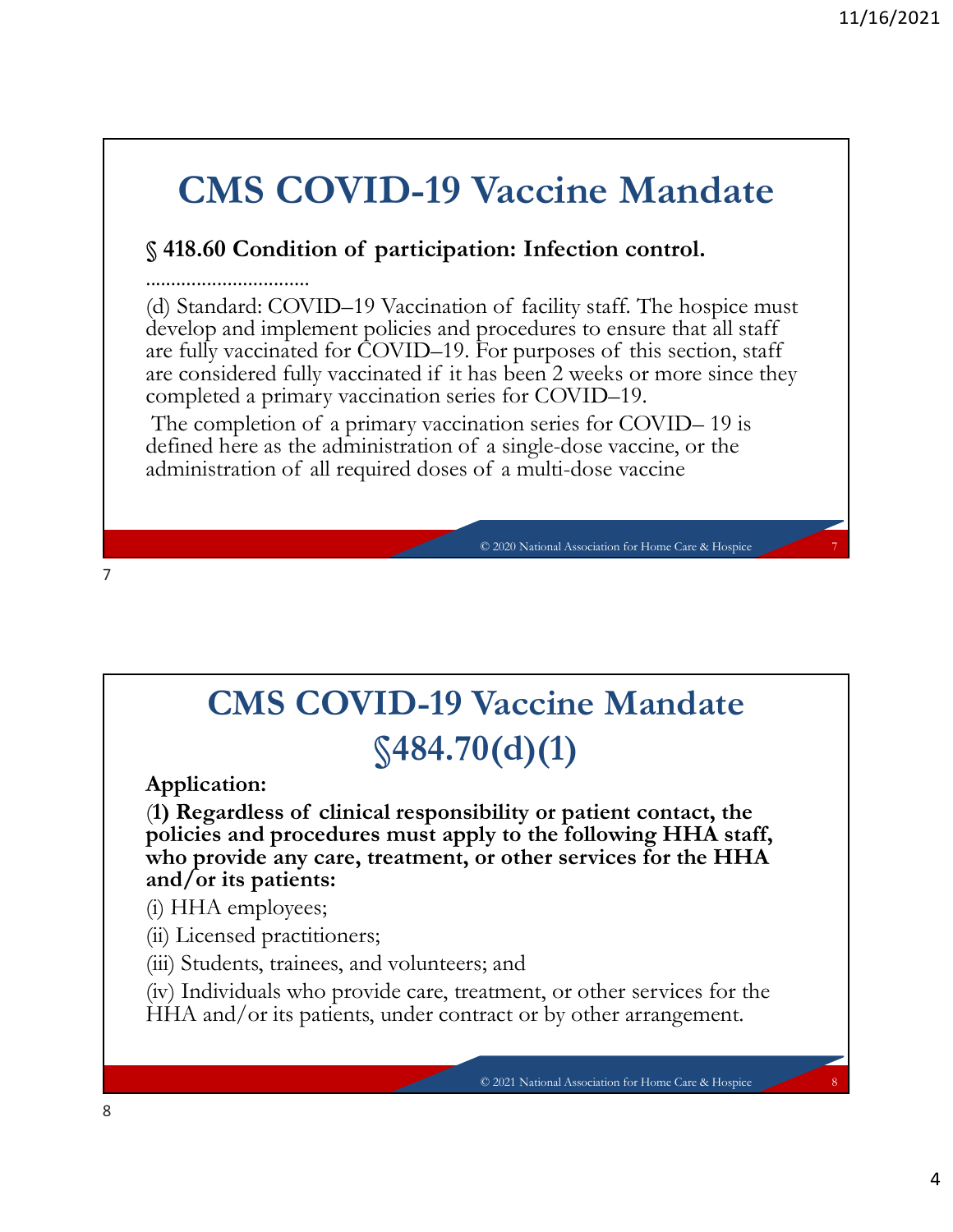#### CMS COVID-19 Vaccine Mandate §484.70(d)(2)

#### (2) The policies and procedures of this section do not apply to the following HHA staff:

- (2) The policies and procedures of this section do not apply to the following HHA staff:<br>
(3) The policies and procedures of this section do not apply to the following HHA staff:<br>
(6) Staff who exclusively provide telehea (i) Staff who exclusively provide telehealth or telemedicine services outside of the settings where home health services are directly provide to the following HHA staff:<br>and who exclusively provide telehealth or telemedic **CMS COVID-19 Vaccine Mandate**<br>  $$484.70(d)(2)$ <br>
ee policies and procedures of this section do not apply to the<br>
ing HHA staff:<br>
Staff who exclusively provide telehealth or telemedicine services outside<br>
Staff who exclusive patients and who do not have any direct contact with patients, families, and caregivers, and other staff specified in paragraph  $(d)(1)$  of this section; **EMS COVID-19 Vaccine Mandate**<br>  $\frac{\sqrt{484.70(d)}{2}}$ <br> **e** policies and procedures of this section do not apply to the<br>
ing HHA staff:<br>
Staff who cacking where home health services are directly provided to<br>
patients and who and **CMS COVID-19 Vaccine Mandate**<br>  $$484.70(d)(2)$ <br>
(2) The policies and procedures of this section do not apply to the<br>
following HHA staff:<br>
(i) Staff who exclusively provide telehealth or telemedicine services outside<br>
of t **CMS COVID-19 Vaccine Mandate**<br>  $$484.70(d)(2)$ <br>
are policies and procedures of this section do not apply to the<br>
ting HHA staff:<br>
Staff who exclusively provide telehealth or telemeticine services outside<br>
of the settings w **CMS COVID-19 Vaccine Mandate**<br>  $$484.70(d)(2)$ <br>
ee policies and procedures of this section do not apply to the<br>
staff who exclusively provide telehealth or telemedicine services outside<br>
of the settings where home health s **VACCINE MANCATE**<br> **(d)(2)**<br>
is section do not apply to the<br>
nealth or telemedicine services outside<br>
services are directly provided to<br>
direct contact with patients, families,<br>
cified in paragraph (d)(1) of this section;
- provided to patients and who do not have any direct contact with patients, this section.

CMS COVID-19 Vaccine Mandate  $$484.70(d)(3(i))$ (i) A property of the matrix of the minimum of the set of the spin section of the state of  $$484,70(d)(3)(i)$ <br>
Policies and procedures:<br>
(3) The policies and procedures must include, at a minimum, the following components:<br> COVID–19 Vaccine, Mandate<br>  $\Im 484.70(d)(3)(i)$ <br>
Policies and procedures:<br>
(3) The policies and procedures must include, at a minimum, the<br>
following components:<br>
(6) A process for ensuring all suff specified in paragraph (d **CMS COVID-19 Vaccine Mandate**<br>  $\$484.70(d)(3)(i)$ <br>
Policies and procedures:<br>
(3) The policies and procedures must include, at a minimum, the<br>
following components:<br>
(3) The policies and procedures must include, at a minimu **CMS COVID-19 Vaccine Mandate**<br>  $$484.70(d)(3)(i)$ <br>
es and procedures:<br>
The policies and procedures must include, at a minimum, the<br>
wing components:<br>
orces for en entire spacies (a primary vaccination series for a multi-dos **CMS COVID–19 Vaccine Mandate**<br>  $$484.70(d)(3)(i)$ <br>
Policies and procedures:<br>
(3) The policies and procedures must include, at a minimum, the<br>
following components:<br>
(3) A process for ensuring all staff specified in paragrap **CMS COVID-19 Vaccine Mandate**<br>  $$484.70(d)(3)(i)$ <br>
Policies and procedures:<br>
(3) The policies and procedures must include, at a minimum, the<br>
following components:<br>
(3) A process for easuring all staff specified in paragrap

Policies and procedures:

9

#### (3) The policies and procedures must include, at a minimum, the following components:

**VACCINE MANCATE**<br> **(d)** (3) (i)<br>
st include, at a minimum, the<br>
ph (d)(1) have received, at a minimum, a single dose<br>
ervices for the HHA and/or its patients.<br>
exemptions to the vaccination requirements<br>
stemporarily del

Exceptions to vaccination:

- Pending requests for, or who have been granted, exemptions to the vaccination requirements
	-

5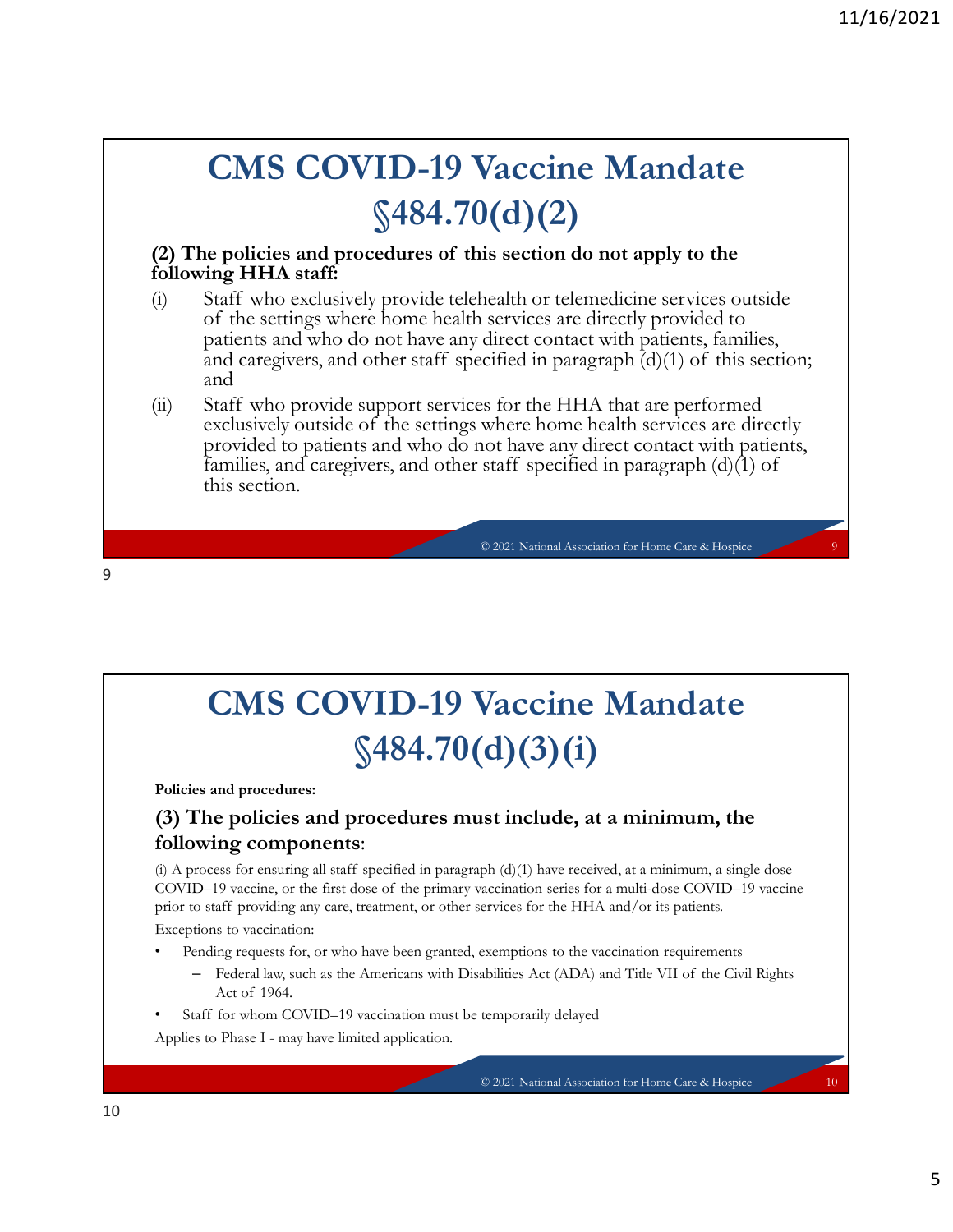

CMS COVID-19 Vaccine Mandate  $$484.70(d)(3)(iii)$ 

Additional precautions

additional precautions, intended to mitigate the CMS COVID-19 Vaccine Mandate<br>
\$484.70(d)(3)(iii)<br>
Additional precautions<br>
(iii) A process for ensuring the implementation of<br>
additional precautions, intended to mitigate the<br>
transmission and spread of COVID–19, for all<br> **CMS COVID-19 Vaccine Mandate**<br>  $$484.70(d)(3)(iii)$ <br>
Additional precautions<br>
(iii) A process for ensuring the implementation of<br>
additional precautions, intended to mitigate the<br>
transmission and spread of COVID–19, for all<br> ( i.e. OSHA Healthcare ETS) © 2021 National Association for Home Care & Hospice 12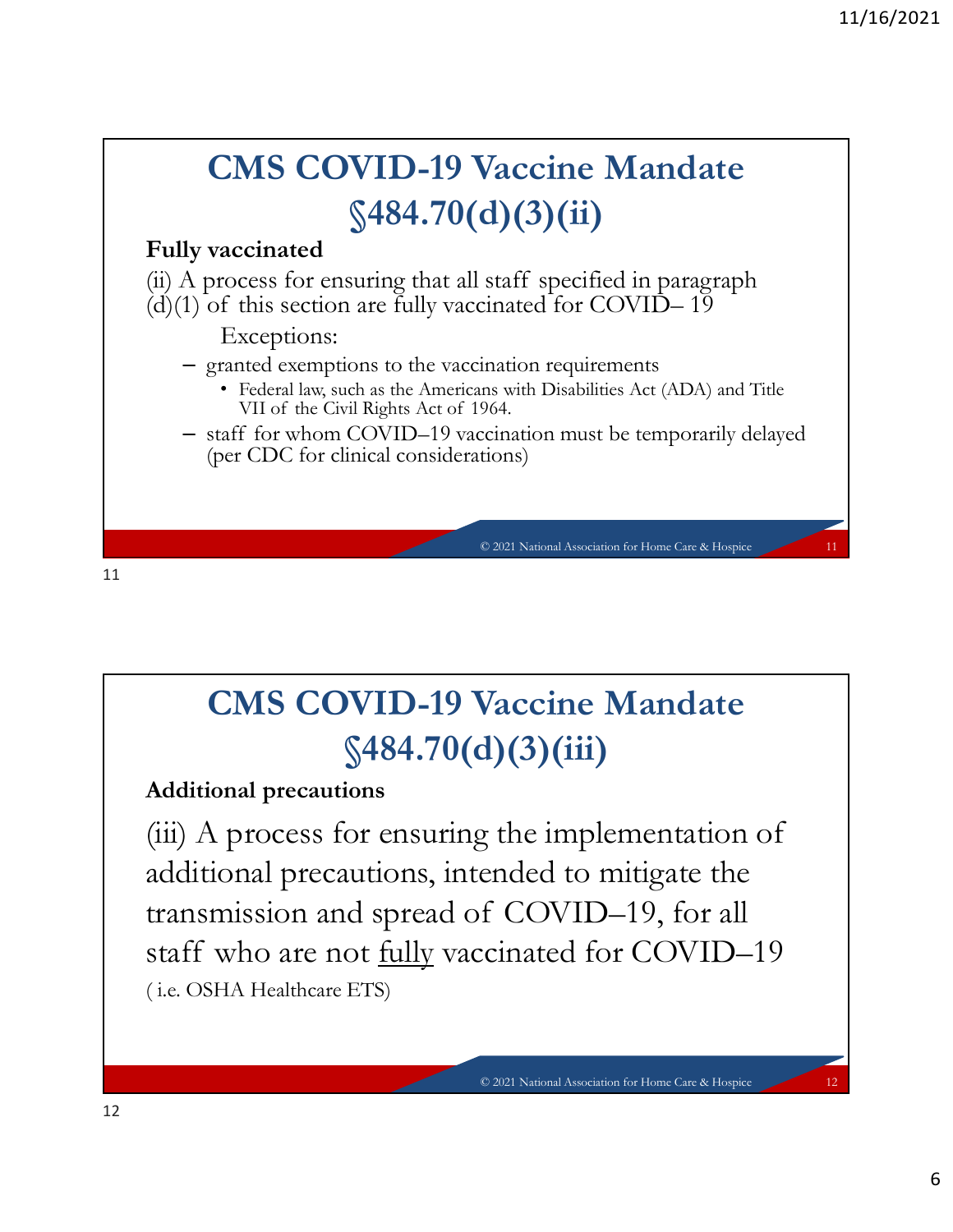## CMS COVID-19 Vaccine Mandate  $$484.70(d)(3)(iv)$

Tracking and documenting vaccination status

(iv) A process for tracking and securely documenting the COVID–19 Vaccine Mandate<br>  $$484.70(d)(3)(iv)$ <br>
Tracking and documenting vaccination status<br>
(iv) A process for tracking and securely documenting<br>
the COVID–19 vaccination status of all staff specified<br>
in paragraph (d)(1) **in paragraph (d)(1) of this section – Policy includes types of the COVID-19 Vaccine Mandate**<br>
Tracking and documenting vaccination status<br>
(iv) A process for tracking and securely documenting<br>
the COVID-19 vaccination st Vaccine Mandate<br>
d)(3)(iv)<br>
status<br>
nd securely documenting<br>
status of all staff specified<br>
ccion<br>
cceptable documentation<br>
rds<br>
c<sup>2021 National Association for Home Care & Hospice</sup>

- 
- 

13

#### CMS COVID-19 Vaccine Mandate  $$484.70(d)(3)(v)$

Tracking boosters

(v) A process for tracking and securely CMS COVID-19 Vaccine Mandate<br>
\$484.70(d)(3)(v)<br>
Tracking boosters<br>
(v) A process for tracking and securely<br>
documenting the COVID–19 vaccination status of<br>
any staff who have obtained any booster doses as<br>
recommended by t **CMS COVID-19 Vaccine Mandate**<br>  $$484.70(d)(3)(v)$ <br>
Tracking boosters<br>
(v) A process for tracking and securely<br>
documenting the COVID-19 vaccination status of<br>
any staff who have obtained any booster doses as<br>
recommended by recommended by the CDC. Vaccine Mandate<br>
d)(3)(v)<br>
and securely<br>
-19 vaccination status of<br>
ed any booster doses as<br>
C.<br>
C.<br>
C.<br>
C.<br>
C.<br>
C.<br>
C.<br>
2021 National Association for Home Care & Hospice

– Will require ongoing tracking and employee compliance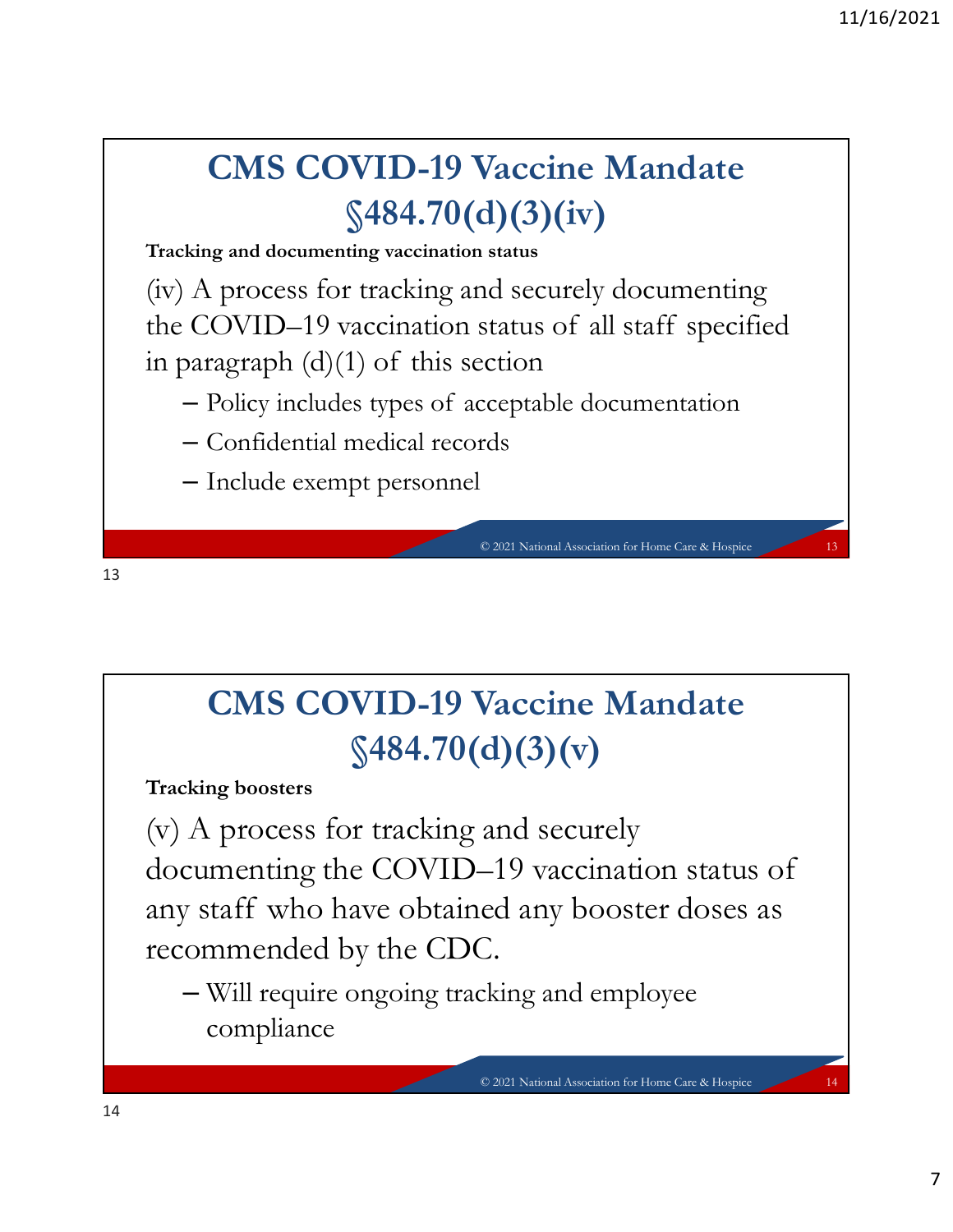#### CMS COVID-19 Vaccine Mandate  $$484.70(d)(3)(vi)$

#### Exemptions

(vi) A process by which staff may request an **EXECUTE 2018**<br> **Exemptions**<br> **Exemptions**<br> **Exemptions**<br>
(vi) A process by which staff may request an<br>
exemption from the staff COVID–19 vaccination<br>
requirements based on an applicable Federal law.<br>
- Federal law, such requirements based on an applicable Federal law. **CMS COVID-19 Vaccine Mandate**<br>  $$484.70(d)(3)(vi)$ <br>
ptions<br>
A process by which staff may request an<br>
uption from the staff COVID–19 vaccination<br>
irements based on an applicable Federal law.<br>
Federal law, such as the American Vaccine Mandate<br>
d) (3) (vi)<br>
aff may request an<br>
COVID-19 vaccination<br>
applicable Federal law.<br>
ns with Disabilities Act (ADA) and<br>
of 1964<br>
02021 National Association for Home Care & Hospice

– Federal law, such as the Americans with Disabilities Act (ADA) and

`-How, Who, and What criteria

## CMS COVID-19 Vaccine Mandate §484.70(d)(3)(vii)

Tracking and documenting exemptions

(vii) A process for tracking and securely documenting Flow, Who, and What criteria<br> **CMS COVID-19 Vaccine Mandate**<br>  $$484.70(d)(3)(vii)$ <br>
Tracking and documenting exemptions<br>
(vii) A process for tracking and securely documenting<br>
information provided by those staff who have<br>
req requested, and for whom the HHA has granted, an exemption for them Case Blogies<br>
CMS COVID-19 Vaccine Mandate<br>  $$484.70(d)(3)(vii)$ <br>
Tracking and documenting exemptions<br>
(vii) A process for tracking and securely documenting<br>
information provided by those staff who have<br>
req requirements. Vaccine Mandate<br>
1) (3) (vii)<br>
,<br>
nd securely documenting<br>
se staff who have<br>
: HHA has granted, an<br>
DVID–19 vaccination<br>
the employee<br>
xemption and why<br>
ons made<br>
0 2021 National Association for Home Care & Hospice

- Information provided by the employee
- Decisions for or against exemption and why
- Any special accommodations made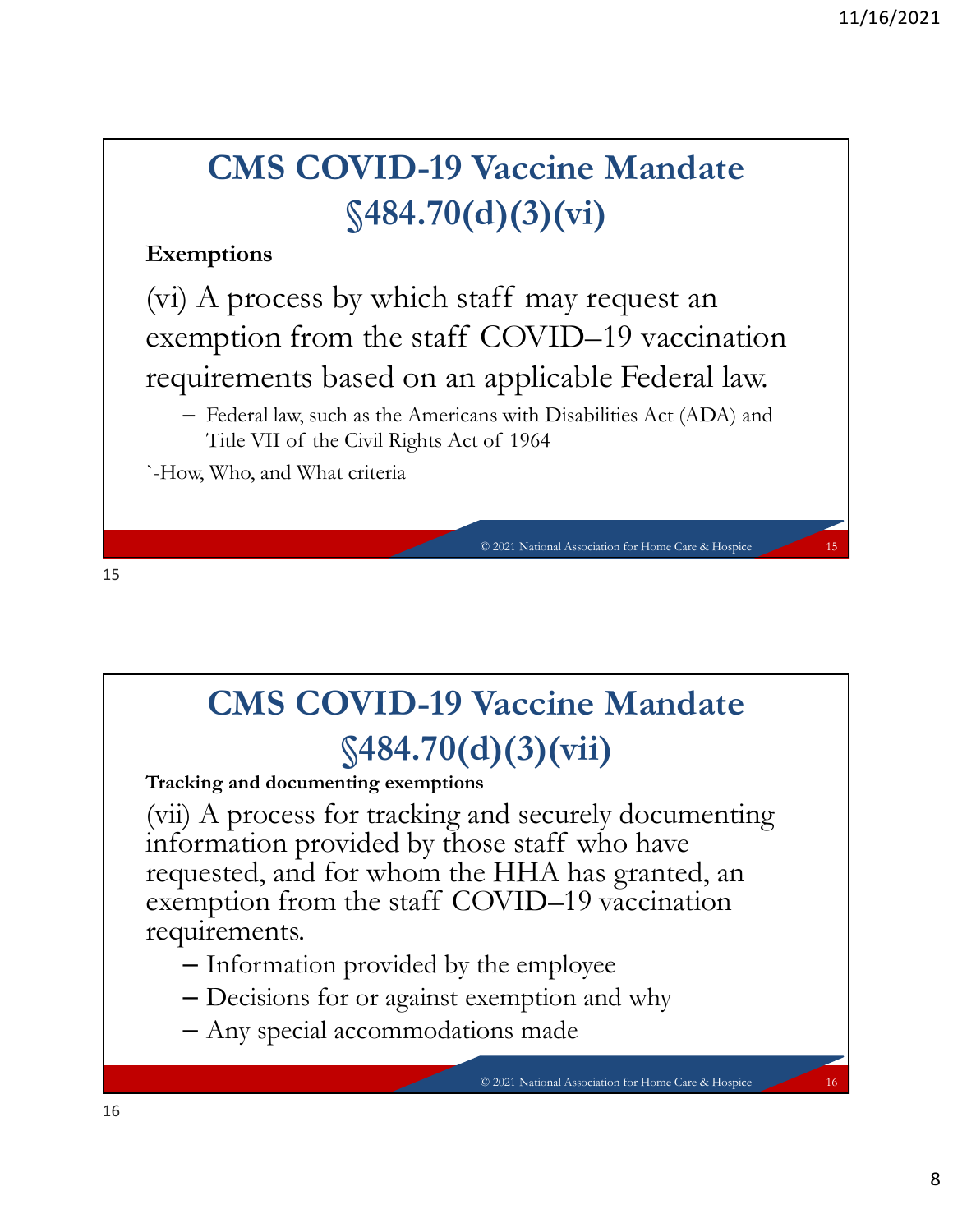## CMS COVID-19 Vaccine Mandate §484.70(d)(3)(viii)

#### Medical exemption

(viii) A process for ensuring that all documentation, which confirms recognized clinical<br>contraindications to COVID-19 vaccines and which supports staff requests for medical exemptions **CMS COVID-19 Vaccine Mandate**<br>  $$484.70(d)(3)(viii)$ <br>
Medical exemption<br>
(viii) A process for ensuring that all documentation, which confirms recognized clinical<br>
from vaccinations to COVID–19 vaccines and which supports staf from vaccination, has been signed and dated by a licensed practitioner, who is not the individual requesting the exemption, and who is acting within their respective scope of practice as defined by, and in accordance with, all applicable State and local laws, and for further ensuring that such documentation contains: **CMS COVID-19 Vaccine Mandate**<br>  $$484.70(d)(3)(\n$ iii)<br>
Medical exemption<br>
(viii) A process for ensuring that all documentation, which <u>confirms recognized clinical</u><br>
from vaccination, has been signed and dated by a licensed **CMS COVID-19 Vaccine Mandate**<br>  $$484.70(d)(3)(viii)$ <br>
Medical exemption<br>
(viii) A process for easuring that all documentation, which confirms accognized clinical<br>
communications in COMID-19 vaccination requirements for star f <p>• <b>Machine Mandate</b></p>\n<p>① (3) (viii)</p>\n<p>which confirms recognized clinical supports staff request for medical exemplants used practical support system to is not the individual speed for respective scope of practice as defined by, and, and for further ensuring that such documentation he authorized COVID-19 vaccines are clinically the recognized clinical reasons for the criterion for starting that the staff member be equirements for staff based on the recognized</p>\n<p>○ 2021 National Association for Home Care &amp; Hoppic</p>\n<p>○ 2021 National Association for Home Care &amp; Hoppic</p>

(A) All information specifying which of the authorized COVID–19 vaccines are clinically contraindicated for the staff member to receive and the recognized clinical reasons for the contraindications; and

(B) A statement by the authenticating practitioner recommending that the staff member be exempted from the HHA's COVID-19 vaccination requirements for staff based on the recognized clinical contraindications;

17

#### CMS COVID-19 Vaccine Mandate  $$484.70(d)(3)(ix)$

Delayed vaccinations

(ix) A process for ensuring the tracking and secure documentation of the vacuum for the vacuum for the vacuum for the vacuum for the vacuum for the vacuum for the vacuum for the vacuum for the vacuum for the vacuum of the vacuum for the vacuum of the vacuum of the vacuum of the vacuum of vaccination must be temporarily delayed, as recommended by the CDC, due to clinical precautions and considerations, including, but not limited to, individuals with acute illness secondary to COVID–19, and individuals who received monoclonal antibodies or convalescent plasma for COVID–19 treatment. **Vaccine Mandate**<br> **d)** (3) (ix)<br>
cking and secure documentation<br>
for whom COVID-19<br>
lelayed, as recommended by the<br>
and considerations, including,<br>
a cute illness secondary to<br>
received monoclonal antibodies<br>
D-19 treatm

– Might permit the application for  $(d)(3)(1)$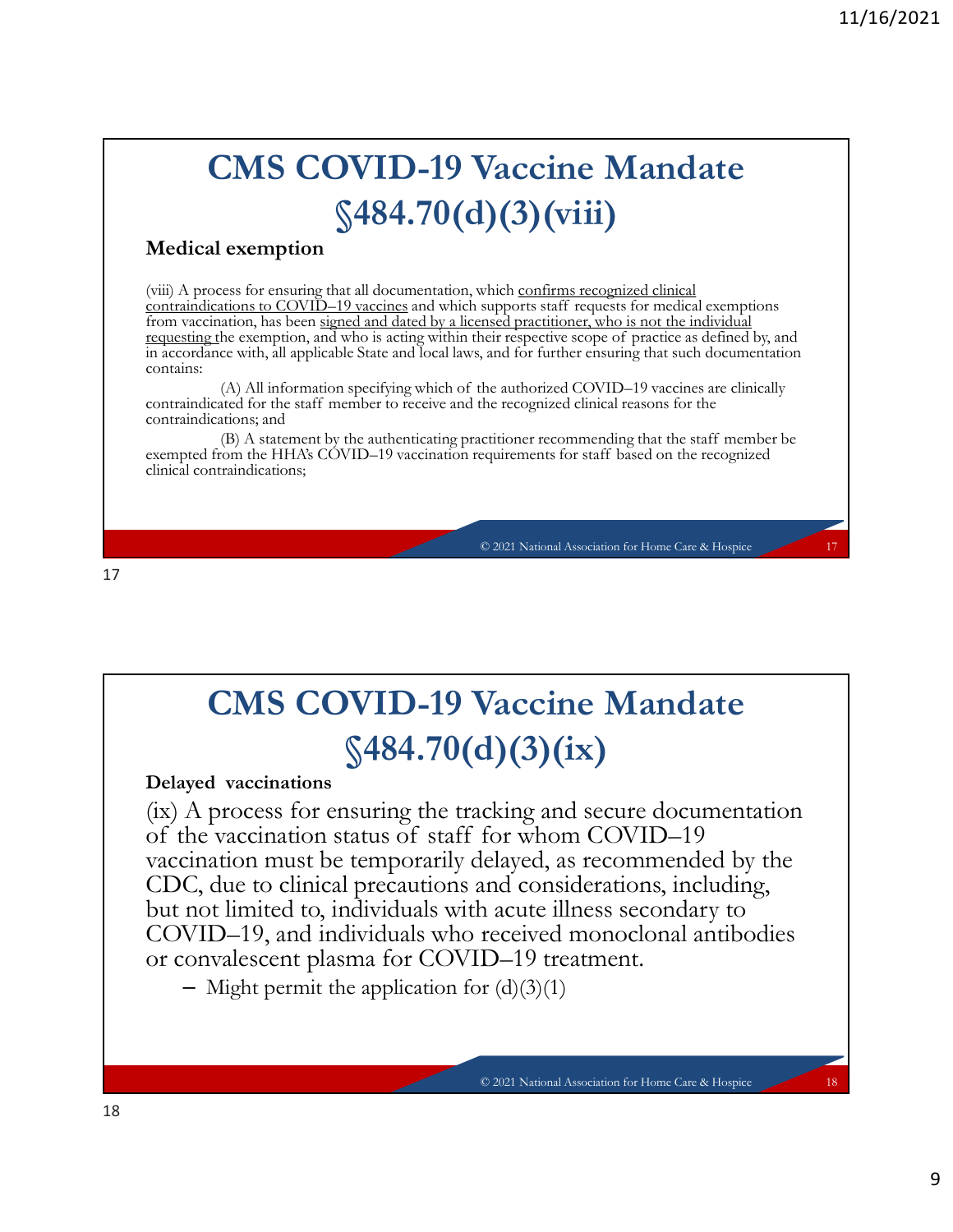

#### CMS COVID-19 Vaccine Mandate

CMS expects the requirements to remain relevant  $-(d)(3)(1)$ <br> **CMS COVID-19 Vaccine Mandate**<br>
CMS expects the requirements to remain relevant<br>
for some time beyond the end of the formal PHE.<br>
Depending on the future nature of the COVID-19<br>
pandemic, may retain these provi Depending on the future nature of the COVID–19 pandemic, may retain these provisions as a permanent requirement. Vaccine Mandate<br>
ents to remain relevant<br>
end of the formal PHE.<br>
nature of the COVID-19<br>
e provisions as a<br>
a<br>
e 2021 National Association for Home Care & Hospice 20<br>
20<br>
20<br>
20<br>
20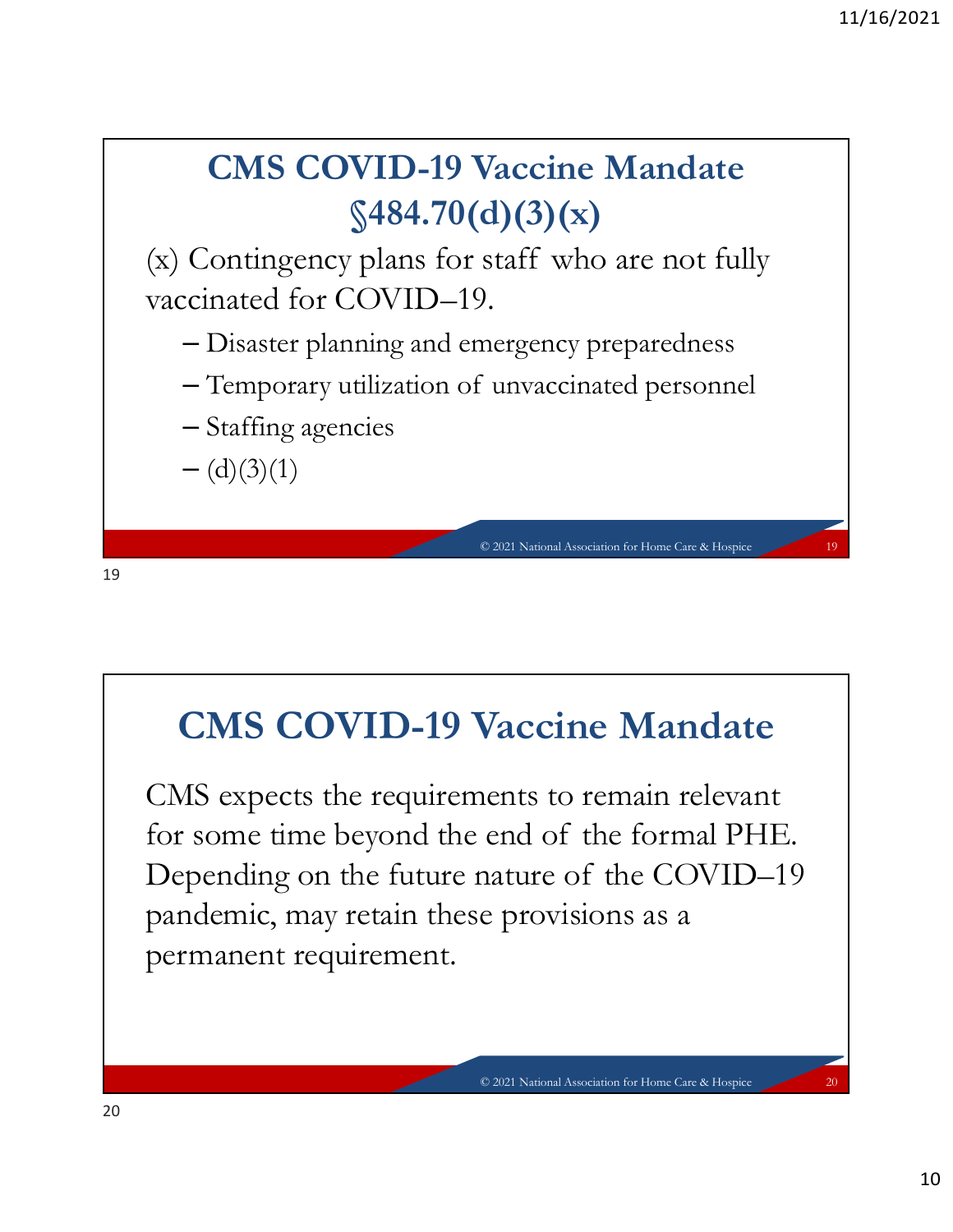#### CMS COVID-19 Vaccine Mandate

I1/16/2021<br>
IFC preempts the applicability of any State or local<br>
IFC preempts the applicability of any State or local<br>
Iaw providing for exemptions to the extent such<br>
Iaw provides broader exemptions than provided<br>
for by law providing for exemptions to the extent such law provides broader exemptions than provided for by Federal law and are inconsistent with this IFC. © 2021 National Association for Home Care & Hospice 21

21

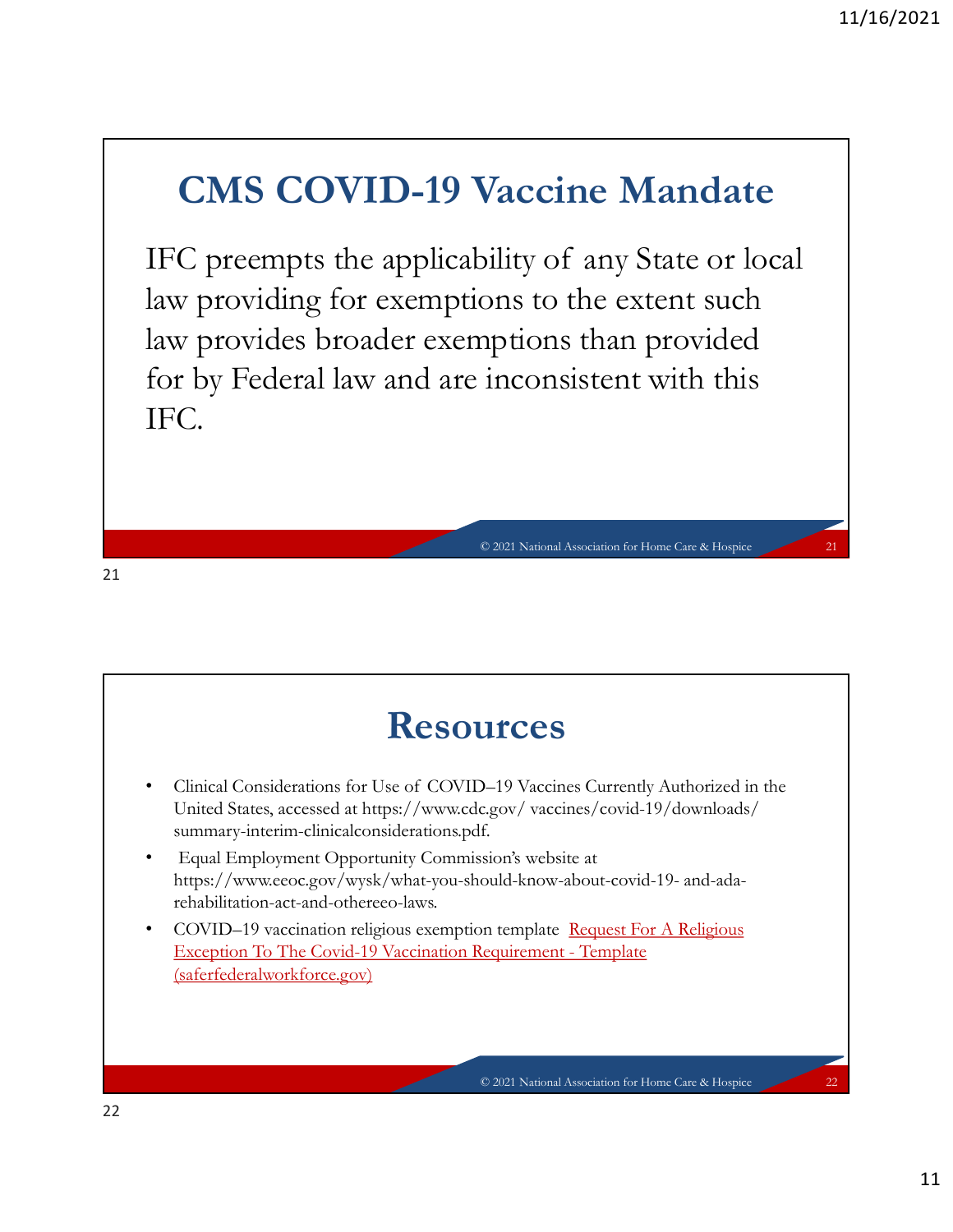

## OSHA ETS

Employees not subject to the "Healthcare" ETS are covered under the COVID vaccine ETS

- Whole entities
- Individual employees

"...it will be necessary for employers with employees covered by section 1910.502 to determine if they also **COSHA ETS**<br>
Employees not subject to the "Healthcare" ETS are<br>
covered under the COVID vaccine ETS<br>
• Whole entities<br>
• Individual employees<br>
"...it will be necessary for employers with employees<br>
covered by section 1910. have employees covered by this ETS" <p>■ TS</p>\n<p>e "Healthcare" ETS are<br/>\nvaccine ETS</p>\n<p>mplovers with employees<br/>\nto determine if they also<br/>\nhis ETS"</p>\n<p>© 2021 National Association for Home Care &amp; Hoppice</p>\n<p>24</p>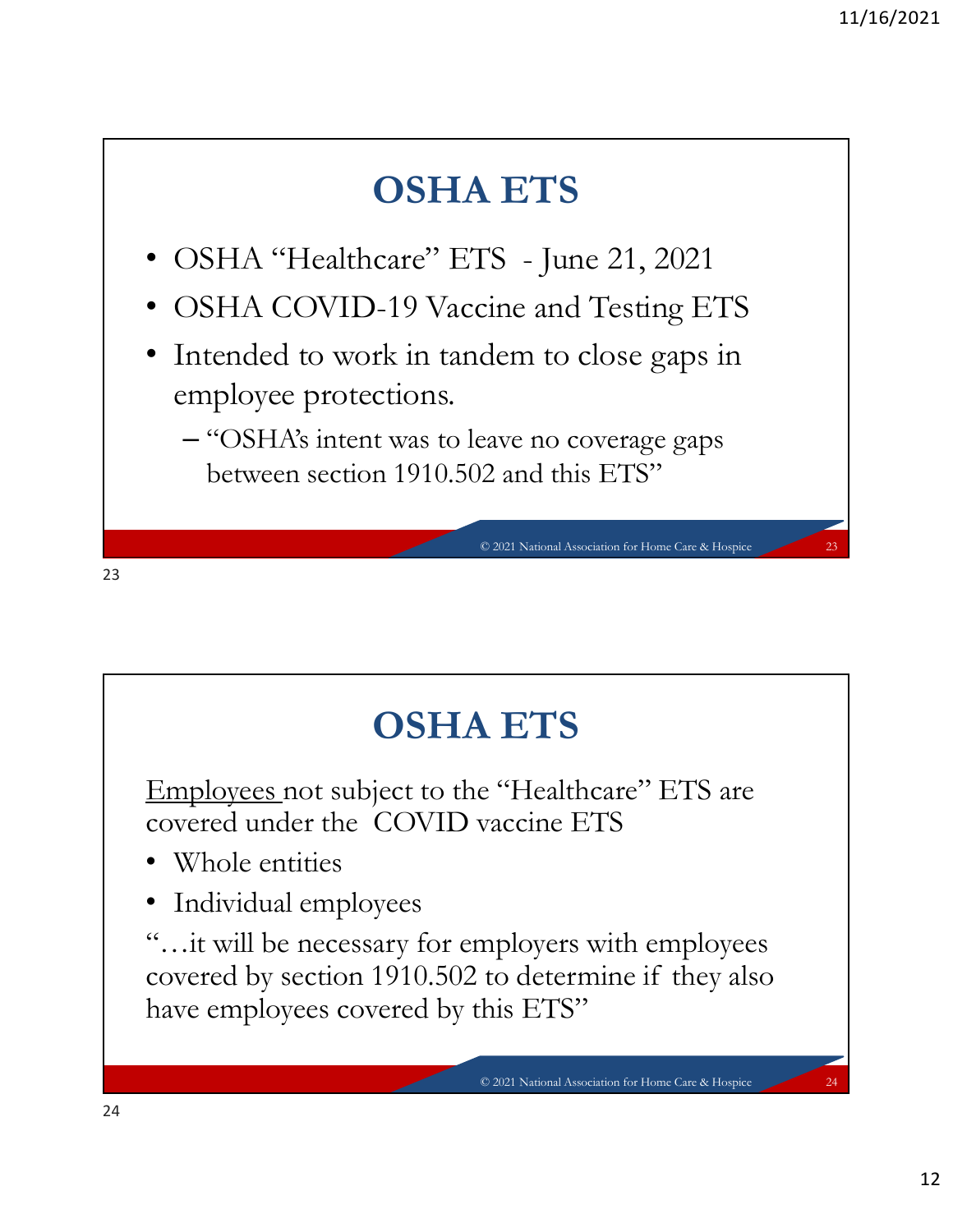#### OSHA COVID VACCINE/TESTING

- Phase I
- <sup>11/16/2021</sup><br> **DSHA COVID VACCINE/TESTING**<br>
Phase I<br>
 Comply with all requirements of this ETS by<br>
December 6, 2021, except section (g) which outlines<br>
the COVID testing requirements.<br>
Phase II December 6, 2021, except section (g) which outlines the COVID testing requirements. HA COVID VACCINE/TESTING<br>
use I<br>
lomply with all requirements of this ETS by<br>
December 6, 2021, except section (g) which outlines<br>
the COVID testing requirements.<br>
Lanuary 4, 2022 compliance with testing for<br>
unvaccinated © 2021 National Association for Home Care & Hospice 25
- Phase II
	- January 4, 2022 compliance with testing for

25 and 25 and 25 and 25 and 25 and 25 and 25 and 26 and 26 and 26 and 26 and 26 and 26 and 26 and 26 and 26 an

# OSHA COVID VACCINE/TESTING • Capacity Network (COVID VACCINE/TESTING<br>
• Scope and application. • Employee notification to<br>
• Definitions<br>
• Employee policy on vaccination. • Employee of a positive COVID-19<br>
• Employee policy on vaccination. • Exace

- Scope and application.
- Definitions
- Employer policy on vaccination.
- vaccination status.
- Employer support for employee vaccination
- COVID-19 testing for employees who are not fully vaccinated.
- Employee notification to<br>employer of a positive COVID-19 e with testing for<br>
not meet an exemption.<br>
National Association for Home Care & Hospice<br> **INE/TESTING**<br>
Employee notification to<br>
employer of a positive COVID-19<br>
test and removal<br>
Face coverings.<br>
Information provided to test and removal • Employee notification to<br>
• Employee notification to<br>
employer of a positive COVID-19<br>
test and removal<br>
• Face coverings.<br>
• Information provided to<br>
• employees<br>
• Compliance dates<br>
• Reporting COVID-19 fatalities<br>
and
- Face coverings.
- Information provided to employees
- Compliance dates
- Reporting COVID-19 fatalities and hospitalizations to OSHA.
	-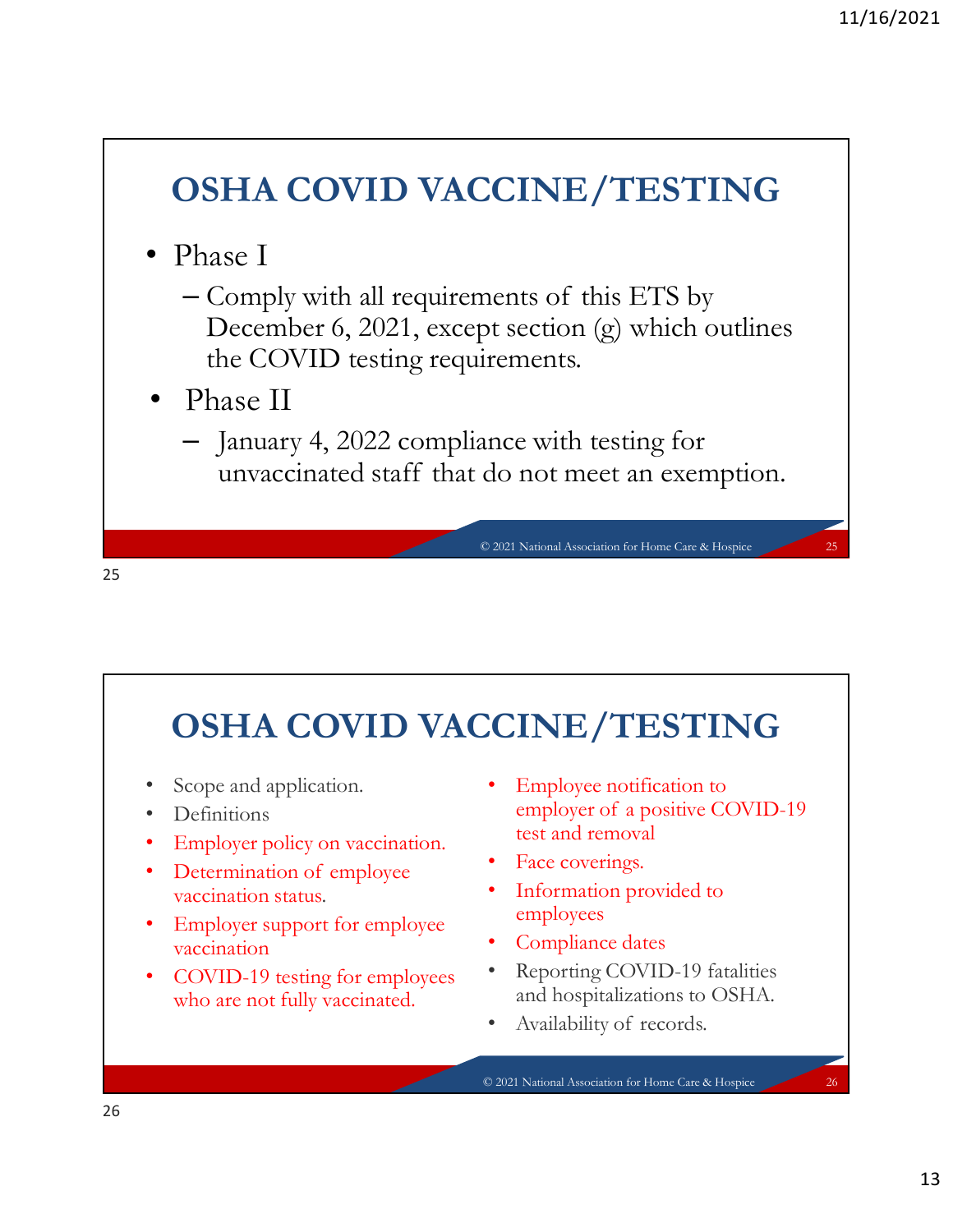## OSHA COVID VACCINE/TESTING Applicability and Scope All employers with 100 or more employees Except : – Workplaces covered under the Safer Federal Workforce Task Force COVID–19 Workplace Safety: Guidance for Federal Contractors and Subcontractors; or – Settings where any employee provides healthcare services or healthcare support subject to a workplace where other individuals subject to the requirements of § 1910.502. The requirements of § 1910.502. – The requirements of § 1910.502. – The requirements of § 1910.502. – The requirements of § employers; Who do not report to a workplace where other individuals such as coworkers or customers are present; while working from home; or who work exclusively outdoors. CINE/TESTING<br>
oyees<br>
Ideral Workforce Task Force COVID-19<br>
Contractors and Subcontractors; or<br>
res healthcare<br>
requirements of § 1910.502.<br>
tapply to the employees of covered<br>
re other individuals such as coworkers or cust

27 and 27 and 27 and 27 and 27 and 27 and 27 and 27 and 27 and 27 and 27 and 27 and 27 and 27 and 27 and 27 an

## OSHA COVID VACCINE/TESTING

#### Definitions:

#### Fully vaccinated

• Fully vaccinated means: (i) A person's status 2 weeks after completing primary vaccination with a COVID–19 vaccine with, if applies the minimum recommended interval between the minimum recommended interval between distributions of the minimum recommended interval between doses in a control of the minimum recommended interval between distrib listing that is: (A) Approved or authorized for emergency use by the FDA; (B) Listed for emergency use by the World<br>Health Organization (WHO); or (C) Administered as part of a clinical trial at a U.S. site, if the recipien A solid version of  $\sim$  (C)  $\sim$  (C)  $\sim$  (C)  $\sim$  (C)  $\sim$  (C)  $\sim$  (C)  $\sim$  (C)  $\sim$  (C)  $\sim$  (C)  $\sim$  (C)  $\sim$  (C)  $\sim$  (C)  $\sim$  (C)  $\sim$  (C)  $\sim$  (C)  $\sim$  (C)  $\sim$  (C)  $\sim$  (C)  $\sim$  (C)  $\sim$  (C)  $\sim$  (C)  $\sim$  (C)  $\sim$ have primary vaccination with the active (not placebo) COVID–19 vaccine candidate, for which vaccine efficacy has been independently confirmed (e.g., by a data and safety monitoring board) or if the clinical trial particip **COVID VACCINE/TESTING**<br> **COVID VACCINE/TESTING**<br> **Stricture** (see A Hospics with the completing primery continuition with a COVID-19 continue with a<br>
straight intermediate (e.g., by a property of the completion of the co received a COVID–19 vaccine that is neither approved nor authorized for use by FDA but is listed for emergency use by<br>WHO, or (ii) A person's status 2 weeks after receiving the second dose of any combination of two doses o **C** 2021 National Association for Homes Care & Hospics  $\alpha$  and  $\alpha$  person in the second doses after receiving person with a COVID–19 vaccine with,  $\alpha$ <sup>1</sup> mpc) accounts any compile the second doses after receiving the s vaccine that is approved or authorized by the FDA, or listed as a two-dose series by the WHO (i.e., a heterologous primary series of such vaccines, receiving doses of different COVID–19 vaccines as part of one primary seri **C** 2021 National Association for Home Can as Hospics  $\sim$  27 and 2021 NE COVID–19 vaccines as part of  $\sim$  27 and 2021 NE COVID–19 vaccines as part of  $\sim$  28 and 2021 NE COVID–19 vaccines as part of  $\sim$  28 and 2021 NE **COVID** VACCINE/TESTING<br>
individuals and the series must also the series must also the remaining must not be received after the series must not a 4-day grace with the septential and the series with a 4-day grace period of **OSHA COVID VACCINE/TESTING**<br> **Definitions:**<br> **Complete** with a complete the nose and mouth; (B) a property of a breathable fabric that is the nose and mouth; (B) in the normal model of a breathable fabric that is tighted **EXERIME COVID VACCINE/TESTING**<br>
such and means (0. Agenent water a sumple and completing primary extension with a COVID-19 varieties with<br>
in graphitatic at the state intermediate the system of the head. It is equivalent **COVID VACCINE/TESTING**<br>
variations:<br>
variation and chin we receive the nose of  $\Lambda$  person's stant 2 weeks after completing perimary vaccination with a COVID-19 vacine with<br>
Hully accurated make the NUC of C Administered **COVID VACCINE/TESTING**<br>
vacinated means ( $\theta$  A person's status 2 weeks after completing primary vaccination with a COVID-19 vacine with,<br>
really vacinated means ( $\theta$  A person's status 2 weeks acter boundering primary v **CINE/TESTING**<br>
mynetrig primary vaccination with a COVID-19 vaction with,<br>
etwen doses in accordance with the approval, authorization, or<br>
et by the FDA; (B) Listed for emergency use by the World<br>
mg-D vaccine candidate,

Face covering<br>  $\bullet$  (i)(A) completely covers the nose and mouth; (B) Is made with two or more layers of a breathable fabric that is tightly woven (i.e., fabrics that do not let light pass through when held up to a light source); (C) Is secured to the head with ties, ear loops, or elastic bands that go behind the head. If gaiters are worn, they should have two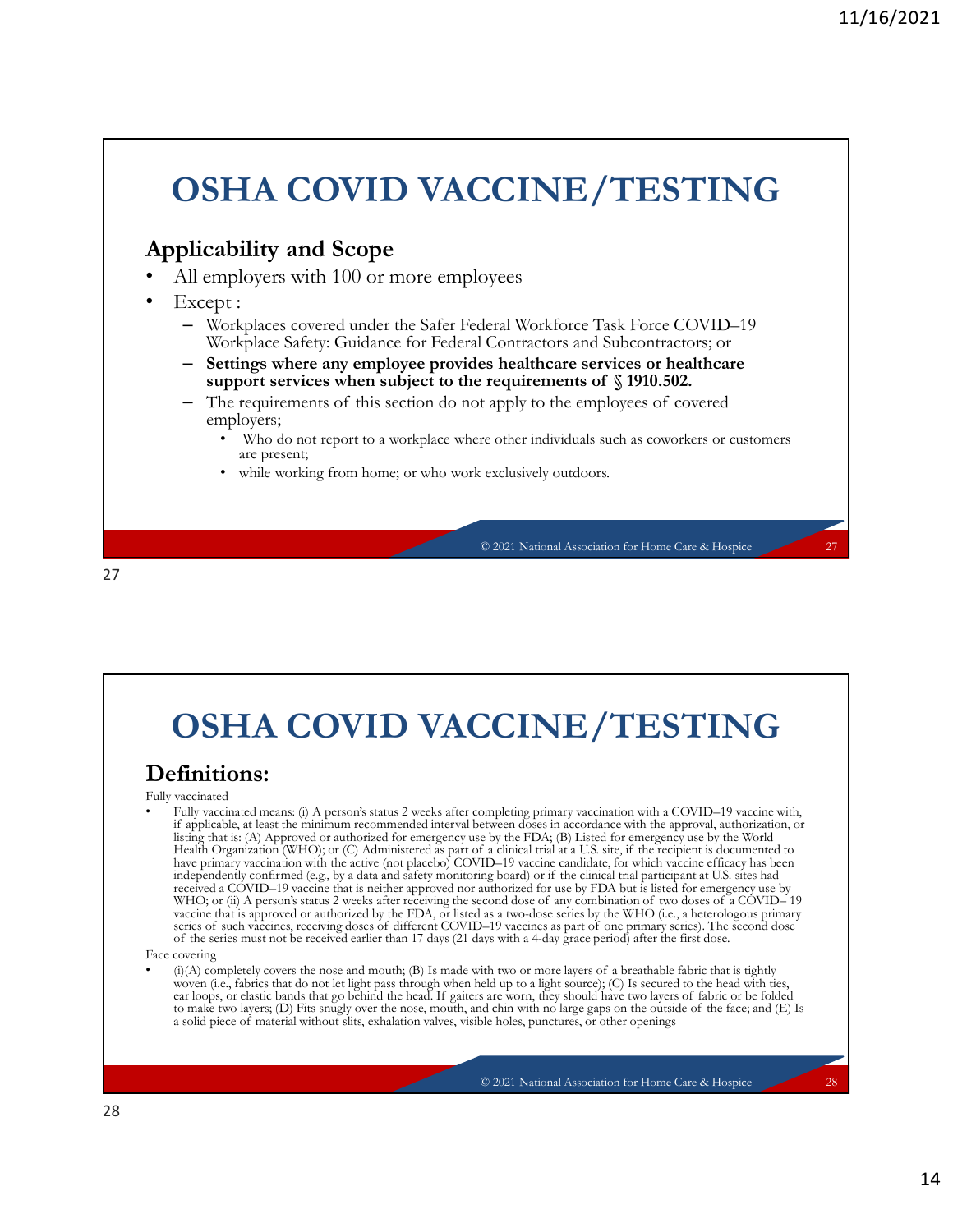

#### OSHA COVID VACCINE/TESTING

- each employee, whether fully vaccinated, and provide **EXECTIVE PROOF OF VACCINE ACCESS (COVID VACCINE ACCESS OF VACCINE ACCESS OF VACCINE ACCESS OF VACCINATION** (COVID VACCINATION COVID VACCINATION COVID VACCINATION CONSUMING THE VACCINATION OF VACCINATION CONSUMING A RECORD © 2021 National Association for Home Care & Hospice 30
- 
-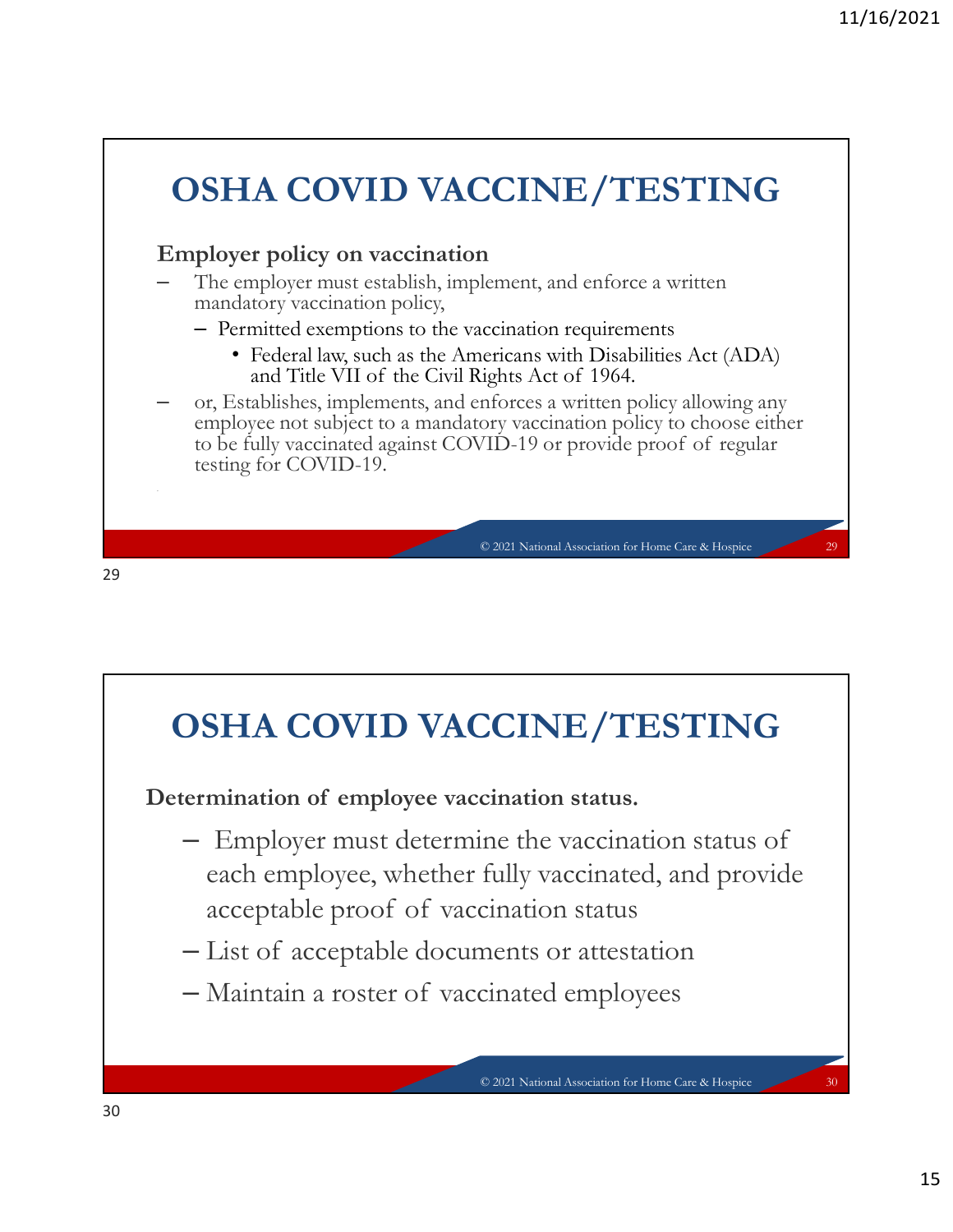## OSHA COVID VACCINE/TESTING Employer support for employee vaccination – Provide up to 4 hours paid time, including travel time, at the 11/16/2021<br> **EMPLOY SOCION SETTING**<br>
ployer support for employee vaccination<br>
- Provide up to 4 hours paid time, including travel time, at the<br>
employee's regular rate of pay (employer cost)<br>
- Provide reasonable time and side effects experienced following any primary vaccination dose to each employee for each dose (approx. 2 days) **HA COVID VACCINE/TESTING**<br>ver support for employee vaccination<br>rovide up to 4 hours paid time, including travel time, at the<br>mployee's regular rate of pay (employer cost.)<br>rovide reasonable time and paid sick leave to rec

31

## OSHA COVID VACCINE/TESTING COVID-19 testing for employees who are not fully vaccinated – Must tested for COVID-19 at least once every 7 days – Provide documentation of the most recent Covid-19 within 7 days prior to the most phase consider the most recent COVID-19 test result of covid-19 test result to the employer of the most recent COVID-19 at least once ever no later than the 7th day following the date on which the employee last provided a test result or removed from the workplace – Employees with irregular schedules or who don't report to the workplace regularly must be tested for COVID-19 within 7 days prior to returning to the workplace **DSHA COVID VACCINE/TESTING**<br>
— Mas tested for COVID-19 acts rone every 7 days<br>
— Provide documentation of the most recent COVID-19 test result to the employer<br>
— Drovide documentation of the workplace (COVID-19 test resu arrangements( collective bargaining) **CINE/TESTING**<br>
s who are not fully vaccinated<br>
ce every 7 days<br>
ecent COVID-19 test result to the employer<br>
date on which the employee last provided a<br>
lace<br>
who don't report to the workplace regularly<br>
7 days prior to re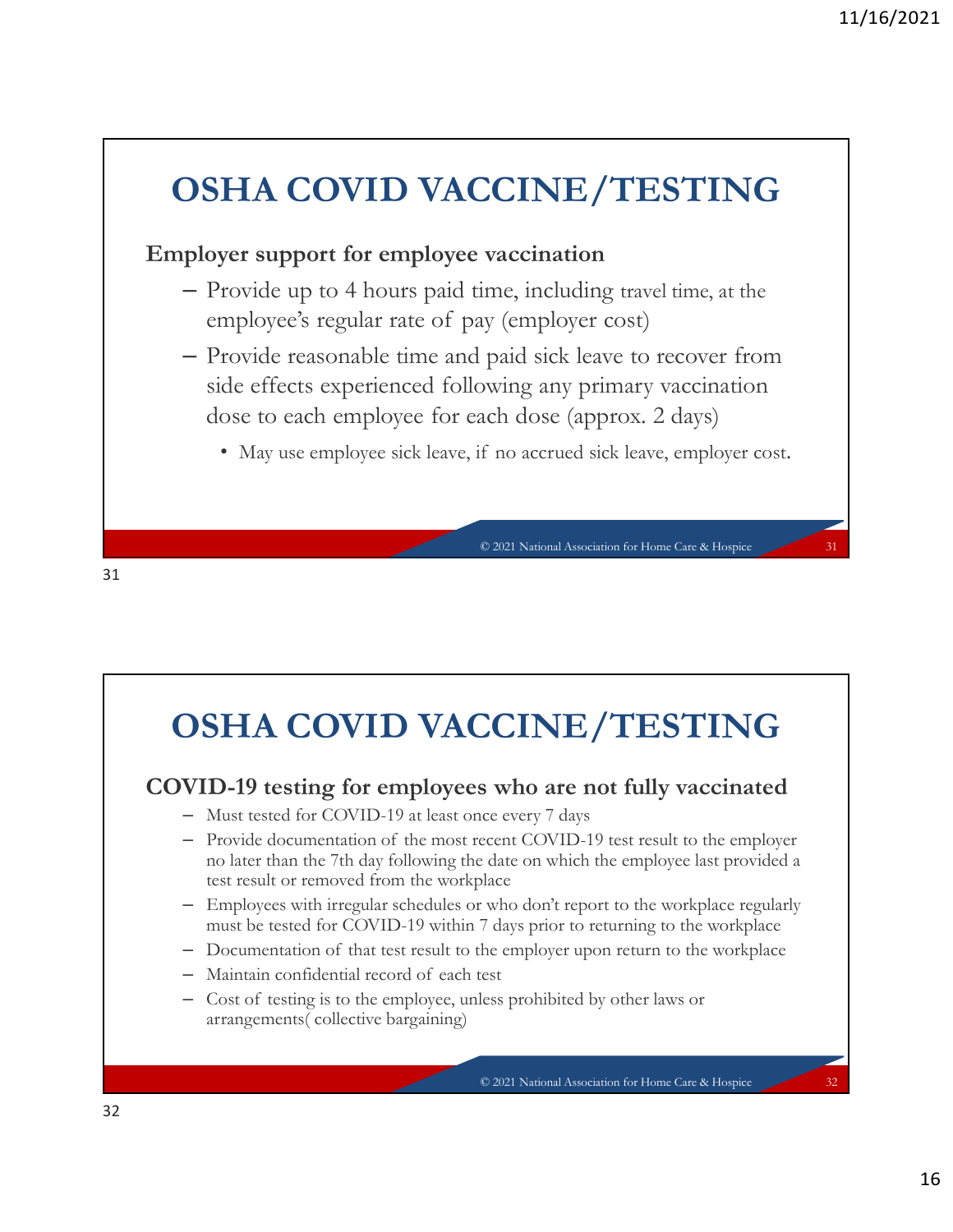## OSHA COVID Tests

#### https://www.osha.gov/coronavirus/ets2/faqs Question 6J

Cleared, approved, or authorized, including in an Emergency Use Authorization (EUA), by the U.S. Food and Drug Administration (FDA) to detect current infection with the SARS-CoV-2 virus (e.g., a viral test); administered in accordance with the authorized instructions; and not both self-administered and self-read unless observed by the employer or an authorized telehealth proctor.

Diagnostic tests for current infection fall into two categories: nucleic acid amplification tests (NAATs) and antigen tests. **IMA COVID-Test ts**<br> **COVID-Test ts**<br> **COVID-Test ts**<br> **Cleand, approved, or authorized, including in an 1/mergency Use Authorization (1/1)A), by the US-Used and<br>
Cleand, approved, or authorized, including in an 1/mergenc 11/16/2021**<br> **CONTID Tests**<br> **Comparison acts actually accurate that computer in the genetic material of the state of the state of the genetic material of the genetic material of the genetic material of the state of the** laboratory with variable time to receive results (approximately 1–2 days), but some NAATs are point-of-care tests with results available in about 15–45 minutes. **COVID-Tests**<br>
Antips://www.osha.gov/coronavirus/ets2/faqs Question 6]<br>
Cleared, approved, or authorized, including in an Energency Use Authorization (EUA), by the U.S. Food and<br>
Drog Administerdon (EDA) to detect current **by detection of a specific viral and the presence of a specific viral and the presence of a subsection of a specific viral and the presence of a specific viral and the presence of a specific viral and the presence of a s COVID Tests**<br> **Antips://www.osha.gov/coronavirus/cts2/faqs** Question 6J<br>
Cleared, approved, or authorized, including in an Emergency Use Authorization (EUA), by the U.S. Food and<br>
Drug Administration (FDA) to detect curre **VID Tests**<br>
2/faqs Question 6J<br>
expert Use Authrizization (EUA), by the U.S. Food and<br>
with the SARS-CoV-2 virus (e.g., a viral test);<br>
ions; and not both self-administered and self-read<br>
ealth proctor.<br>
and care administ

about 1530 minutes. Antigen tests generally have similar specificity to, but are less sensitive than, NAATs. Ehistory with rankink time to receive results (approximately 1-2 days), but some NAATs are point-of-care tests with<br>
Anging ress may also meet the definition of COVID-19 loss usade that standard Anging ress and<br>caterial pr

#### OSHA COVID VACCINE/TESTING

## test and removal.

- Employee to promptly notify the employer when they receive a positive COVID-19 test or are diagnosed with COVID-19 by a licensed healthcare provider
- 
- **EXERT ACOVID VACCINE/TESTING**<br>
ployee notification to employer of a positive COVID-19<br>
and removal.<br>  $\blacksquare$  Employee to promptly notify the employer when they receive a positive COVID-<br>  $\blacksquare$  Employee to promptly notify **HA COVID VACCINE/TESTING**<br> **e** notification to employer of a positive COVID-19<br>
removal.<br>
stor are diagnosed with COVID-19 by a licensed healthcare provider<br>
logice to promptly movity the employer when they receive a posi employee chooses to seek a NAAT test for confirmatory testing; **HA COVID VACCINE/TESTING**<br>
yee notification to employer of a positive COVID-19<br>
1 removal.<br>
mployee to promptly notify the employer when they receive a positive COVID-<br>
test or are diagnosed with COVID-19 by a licensed he CINE/TESTING<br>
yer of a positive COVID-19<br>
loyer when they receive a positive COVID-<br>
19 by a licensed healthcare provider<br>
toe a covid-<br>
19 multiple acid amplification test<br>
T test for confirmatory testing;<br>
The for confir
	- Meets CDC return to work criteria, or
	-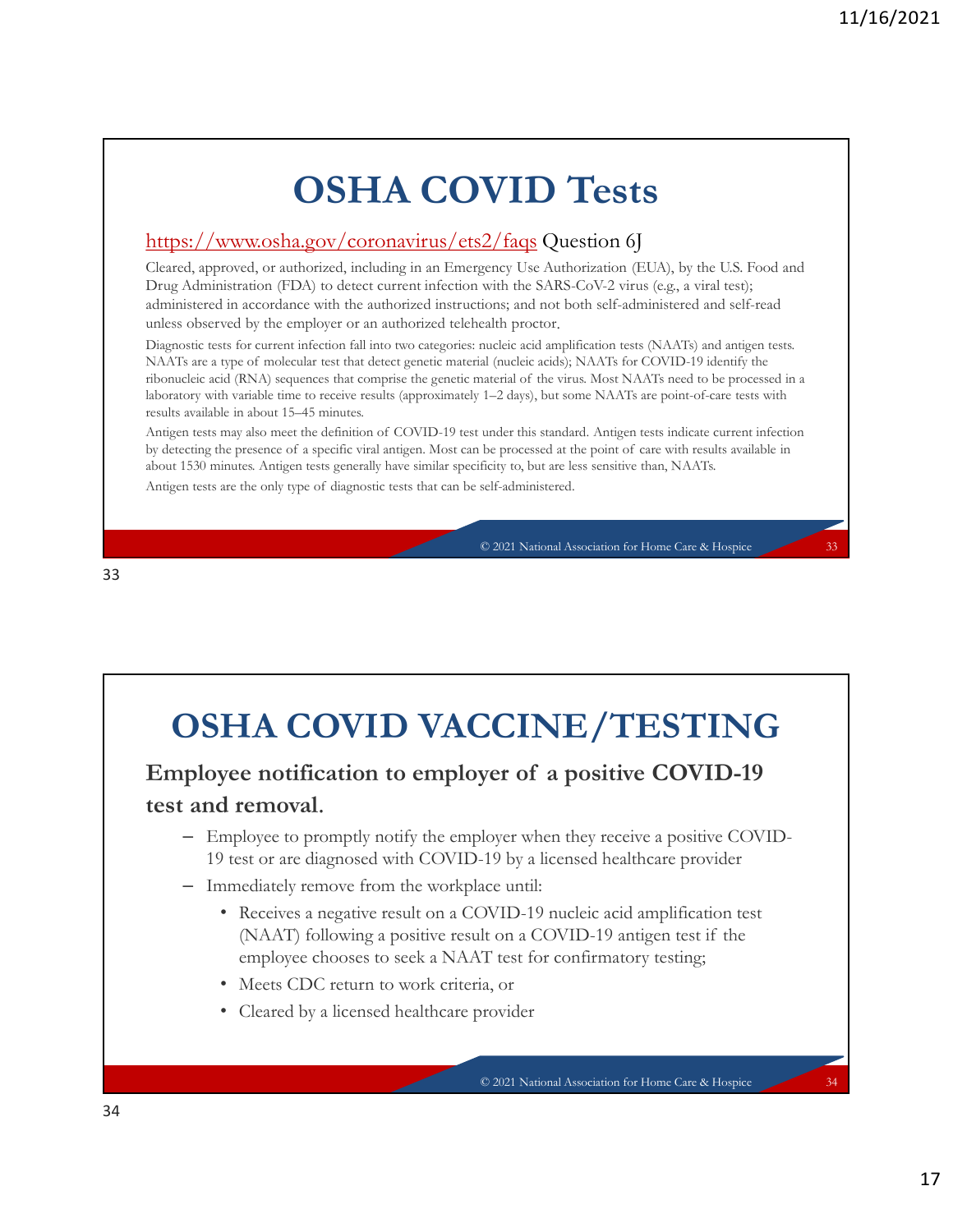## OSHA COVID VACCINE/TESTING

#### Face coverings

- Employees not fully vaccinated wears a face covering when indoors and when occupying a vehicle with another person for work purposes except; CINE/TESTING<br>
ears a face covering when indoors and<br>
other person for work purposes<br>
r to ceiling walls and a closed door<br>
drinking at the workplace or for<br>
cemask.<br>
or hazard risk for the employee<br>
t employees or customer
	- When alone in a room with floor to ceiling walls and a closed door
	- While the employee is eating or drinking at the workplace or for identification purposes
	- When wearing a respirator or facemask.
		- Mini respirator program
	- When infeasible related to tasks or hazard risk for the employee
- An employer may not prohibit employees or customers from wearing a face covering

35

## OSHA COVID VACCINE/TESTING

#### Information provided to employees

The employer must inform each employee, in a language and at a literacy level the employee understands, about:

- 
- document, "Key Things to Know About COVID-19 Vaccines," available at https://www.cdc.gov/coronavirus/2019-ncov/vaccines/keythingstoknow.html;
- An employer may not prohibit employees or customers from<br>wearing a face covering<br>
 Court Numal Associated policies and procedures<br>
Information provided to employees<br>
The employer mast and molecules in a language and at **• The requirements of this CFR 1904. Natural Association for ESTING**<br> **COVID VACCINE/TESTING**<br> **Constrained the requirements of this ETS and associated policies and procedures**<br>
the employee materials about:<br>
The require or in any manner discriminating against an employee for reporting a work-related injuries or illness, and section 11(c) of the OSH Act, which prohibits the employer from discriminating **OSHA COVID VACCINE/TESTING**<br> **formation provided to employees**<br> **comployer** must inform each employee, in a language and at a literaty level the employee<br>
translos, about:<br>
The requirements of this ETS and associated pol **OSHA COVID VACCINE/TESTING**<br>formation provided to employees<br>employer must inform cach employee, in a language and at a literary level the employee<br>or exercising about<br>The requirements of this EIS and associated policies this section. Section 11(c) also protects the employee from retaliation for filing an occupational safety or health complaint, reporting a work-related injuries or illness, or otherwise exercising any rights afforded by the OSH Act; and **COSHA COVID VACCINE/TESTING**<br>
The employer must inform each employee, in a language and at a literacy level the employee<br>
The requirements of this ETS and associated policies and procedures<br>
• COVID-19 vacine filections, **CINE/TESTING**<br>
loyees<br>
guage and at a literacy level the employee<br>
policies and procedures<br>
method being vaccinated, by providing the<br>
mines/keythingstoknow.btml;<br>
, which prohibits the employer from discharging<br>
, which
- criminal penalties associated with knowingly supplying false statements or documentation.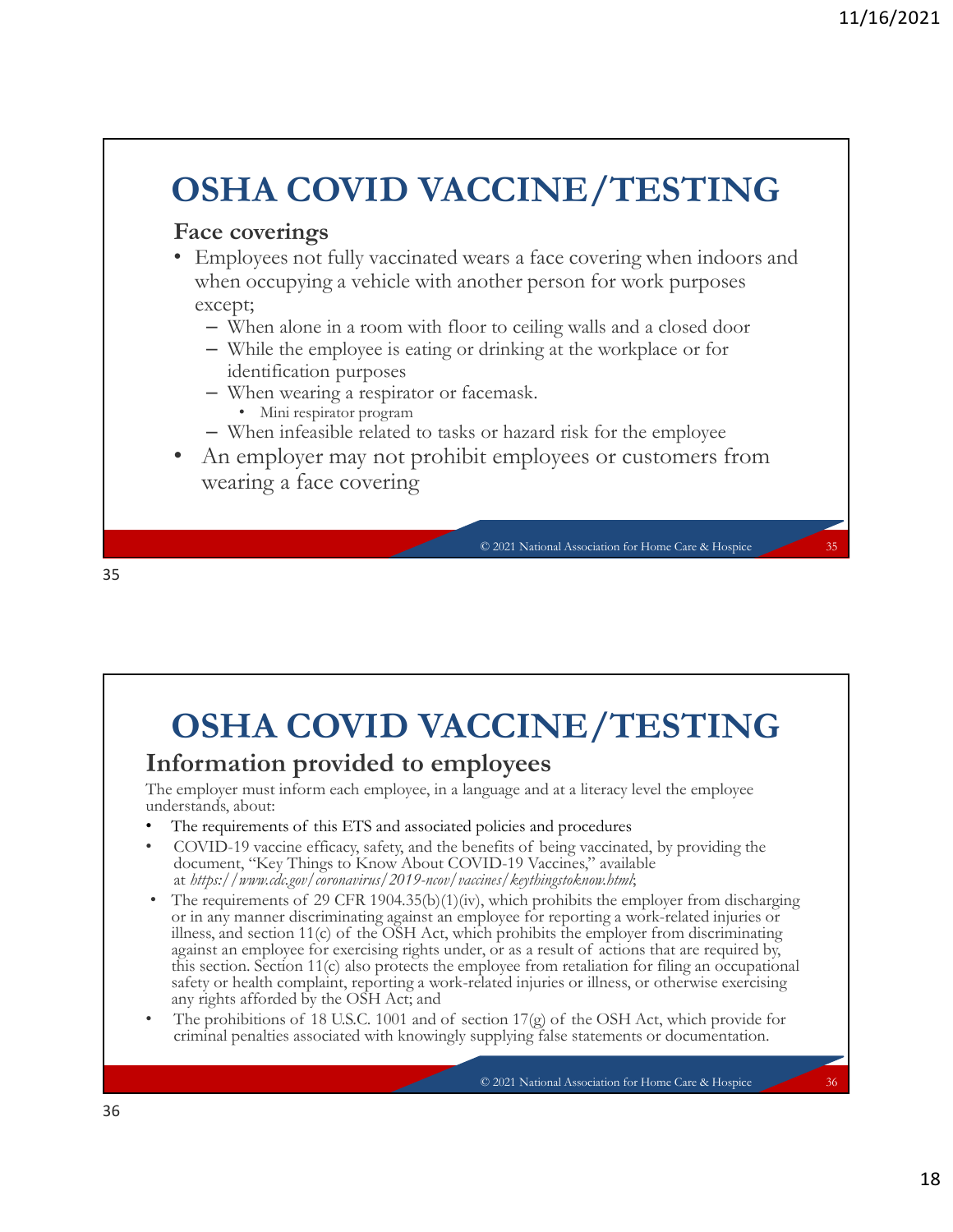

## OSHA COVID VACCINE/TESTING

- examination and copying, the individual COVID-19 vaccine documentation and any COVID-19 test results for a particular employee to that employee and to anyone having written authorized **SHA COVID VACCINE/TESTING**<br> **SHA COVID VACCINE/TESTING**<br> **Shifty of records**<br> **Shifter** and of the next business day after a request, the employer must make available, for<br>
the red of the next business day after a request  $$\circ$2021\text{ National Assimula for Homo-Cars & Houpic}\label{thm:4} $5$~\text{E021N}}\label{thm:4}$   $$\bullet$2021\text{ National Assimula for Homo-Cars & Houpic}\label{thm:4} $5$~\text{Homo-Carnus}, $5$~\text{Homo-Carnus}, $5$~\text{Homo-Carnus}, $5$~\text{Homo-Carnus}, $5$~\text{Homo-Carnus}, $5$~\text{Homo-Carnus}, $5$~\text{Homo-Carnus}, $5$~\text{Homo-Carnus}, $5$~\text{Homo-Carnus}, $5$~\text{Homo-Carnus}, $5$ **IA COVID VACCINE/TESTING**<br>
igy of records<br>
e end of the next business day after a request, the employer must make available, for<br>
end of the ager business day after a request the employer must make available, for<br>
end of **HA COVID VACCINE/TESTING**<br>
ifty of records<br>
the nead to instant the employer must make available, for<br>
minimition and ordying, the individual COVID-19 vaccine documentation and any COVID-19<br>
are studs for a particular em CINE/TESTING<br>
squest, the employer must make available, for<br>
1D-19 vaccine documentation and any COVID-19<br>
mployee and to anyone having written authorized<br>
squest by an employee or an employee representative,<br>
seercetary f
- 
- -
	- required to be maintained by this ETS .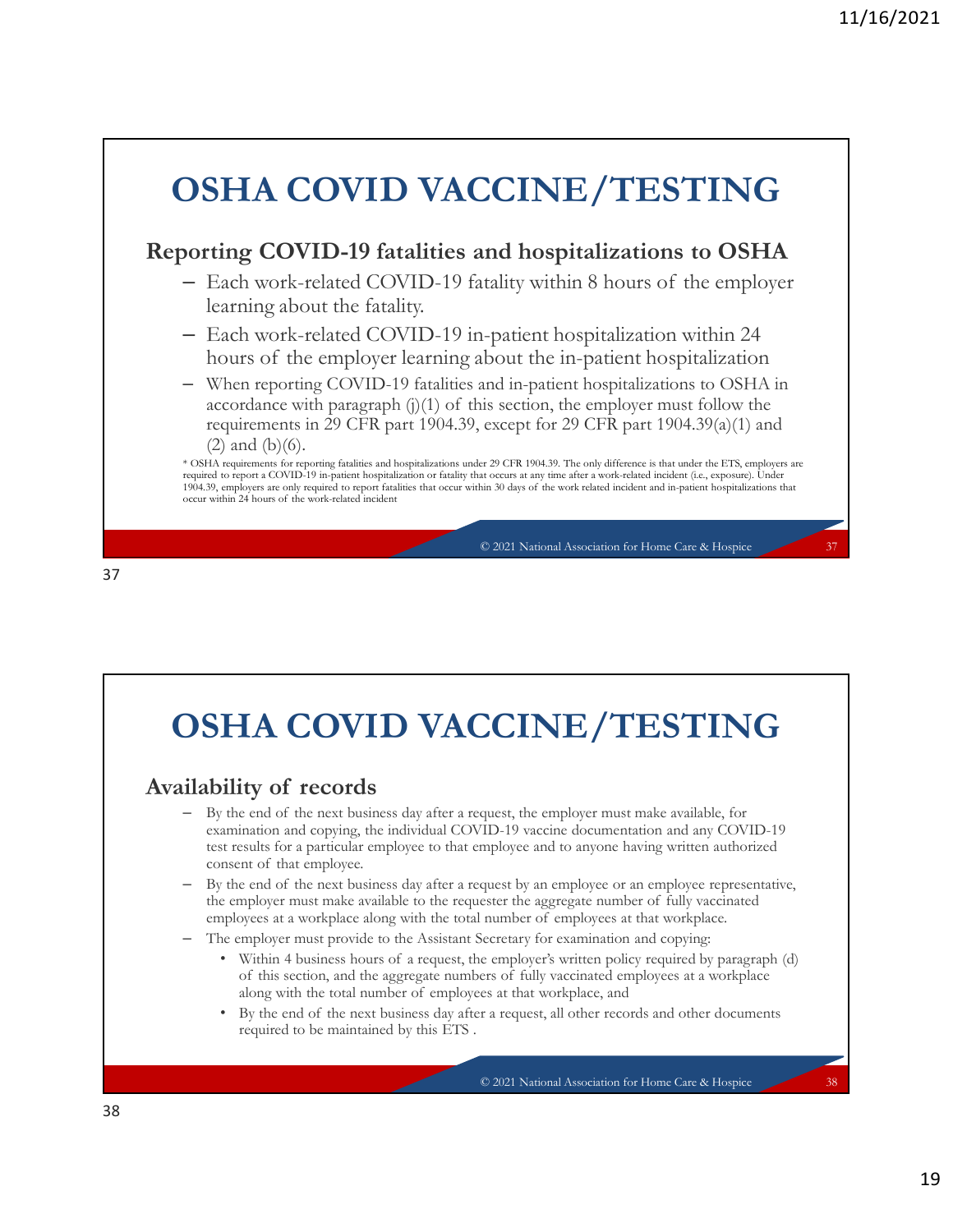

## COVID1-19 Vaccination and Testing Mandates **CONTRIGENTS**<br>
TS (>100 employees)<br>
So many of the requirements as in the OSHA<br>
office staff<br>
:<br>
C 2021 National Association for Home Care & Hospice 40<br>
2021 National Association for Home Care & Hospice 40<br>
20

Medicare certified home care providers

- COVID-19 Healthcare ETS
- COVID-19 Vaccination and Testing ETS (>100 employees)
- CMS Vaccination Mandate
	- -
		-
		-
		-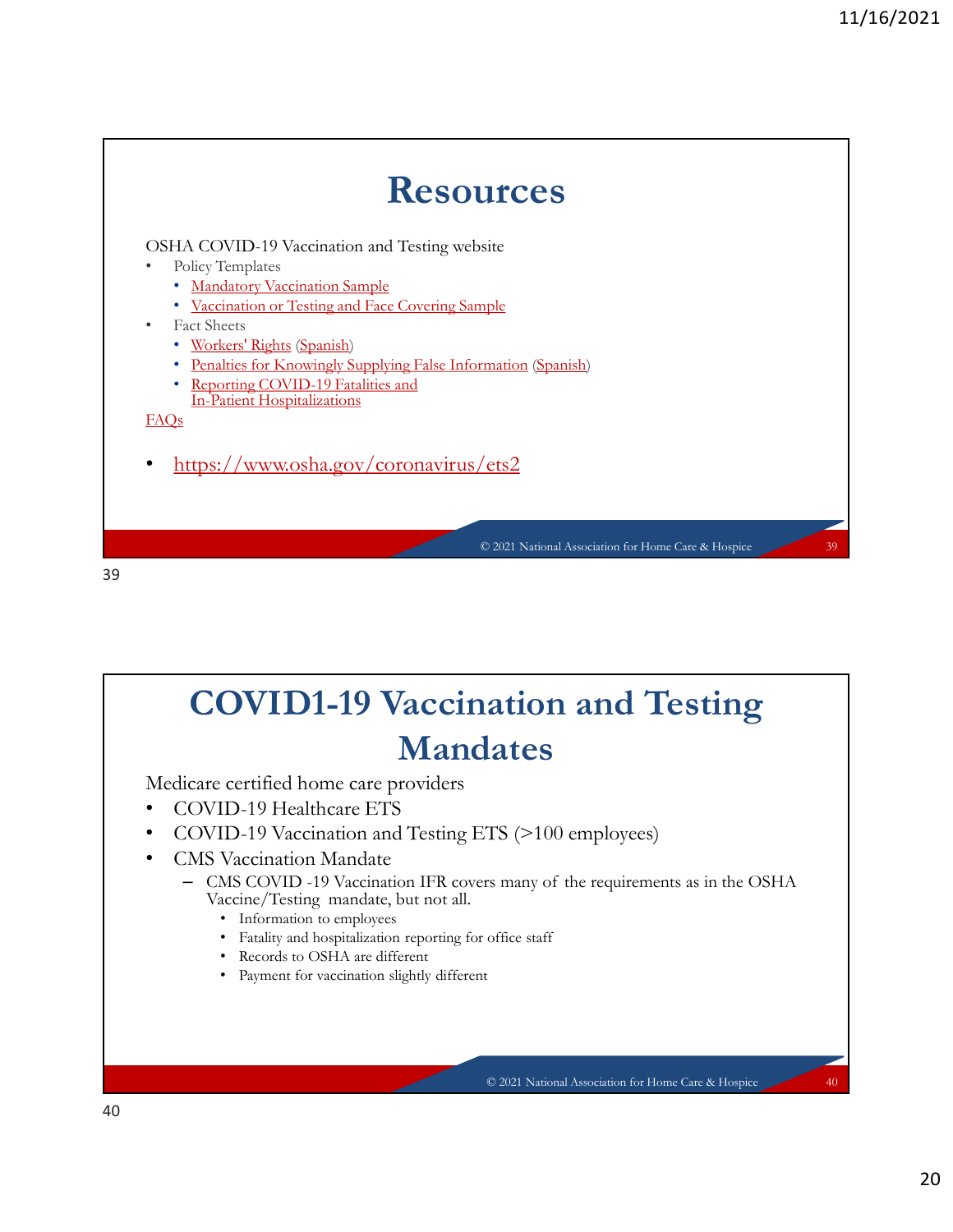